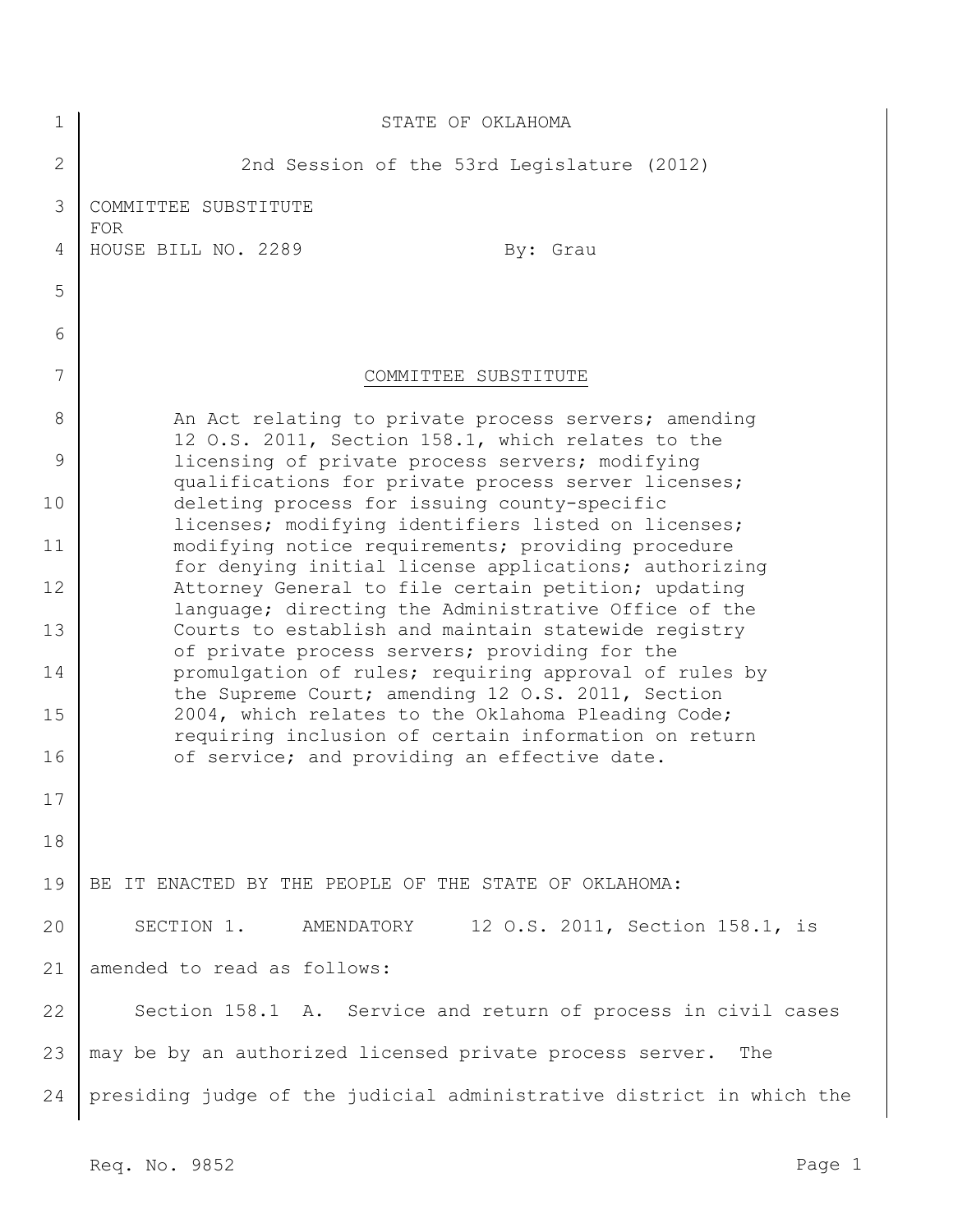1 2 3 4 5 6 7 8 9 10 11 12 13 14 15 16 17 18 19 20 21 22 23 24 county is located, or an associate district judge or district judge of the county as may be designated by the presiding judge, shall be authorized to issue a license to make service of process in civil cases to persons deemed qualified to do so. B. Any person eighteen who is: 1. Eighteen (18) years of age or older, of; 2. Of good moral character, and found; 3. Found ethically and mentally fit; 4. A resident of the State of Oklahoma for a period of not less than six (6) months; and 5. A resident of the county or judicial administrative district in which the application is submitted for a period of not less than thirty (30) days, may obtain a license by filing an application therefor with the court clerk on a verified form to be prescribed by the Administrative Office of the Courts. The form shall require the applicant to identify whether the applicant has had a process server license issued by the State of Oklahoma, any other state, or any county in Oklahoma at any time prior to the current application. C. The applicant filing for a license to serve process only in the county issuing such license shall pay a license fee of Thirtyfive Dollars (\$35.00), and the regular docketing, posting, mailing, and filing fees prescribed by law. The license shall contain the name, address, a brief description of the licensee, and, at the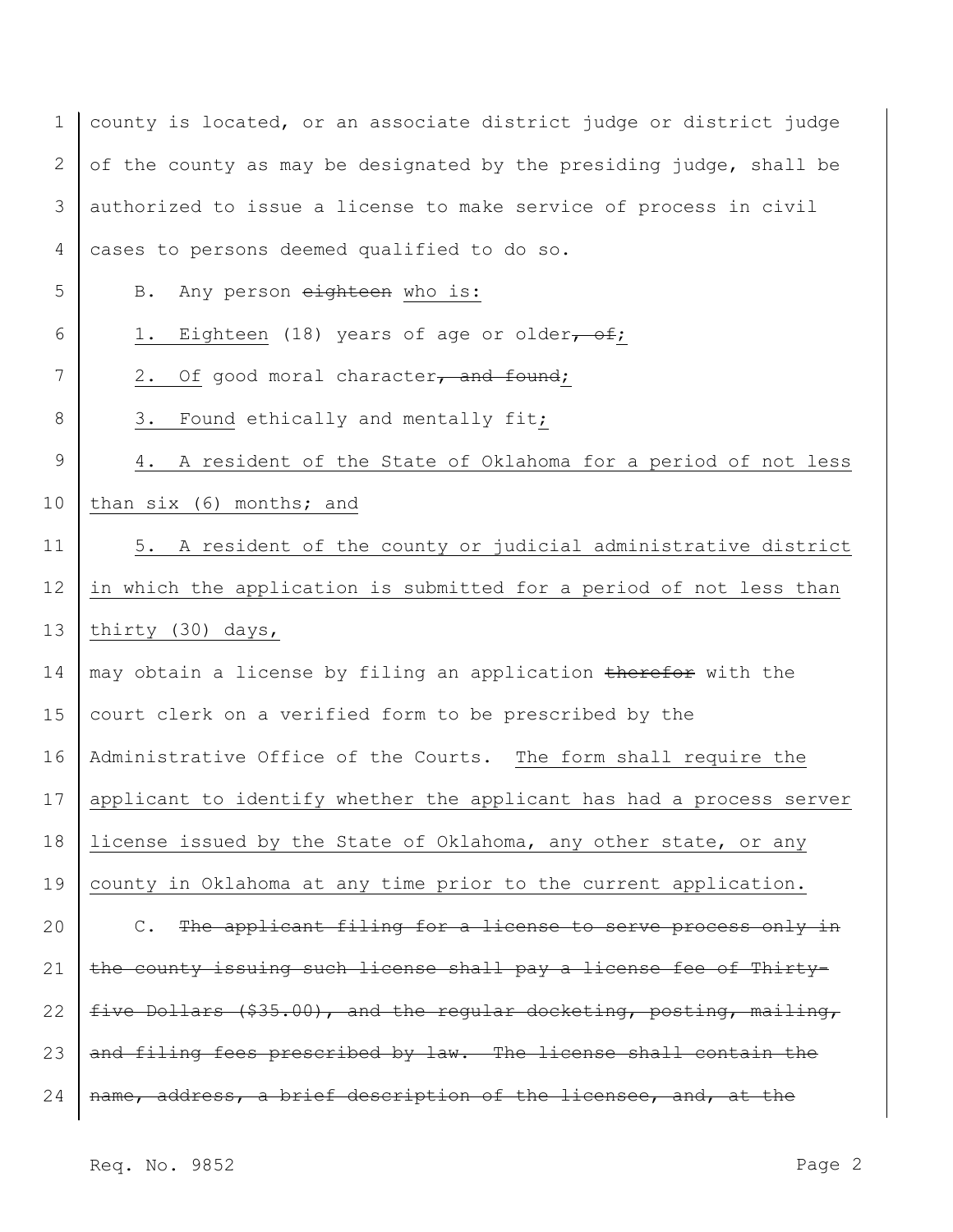1 2 3 4 5 6 7 8 9 10 11 12 13 14 15 discretion of the district court clerk, a recent photograph of the licensee. The license shall state that the licensee is an officer of the court only for the purpose of service of process and only within the county in which the license is issued. The license shall be carried by the licensee while on duty as a private process server. At the end of one (1) calendar year from the date of issuance of the initial license, the license shall be renewed for a period of one (1) year. The license shall be renewed each succeeding year. A fee of Five Dollars (\$5.00) shall be charged for each license renewal. Upon an annual filing of a certified copy of a license issued pursuant to the provisions of this paragraph and payment of a filing fee of Twenty-five Dollars (\$25.00) to the court clerk of any county within this state, a licensed process server may serve process only in that county for the district court having jurisdiction for that county.

16 17 18 19 20 21 22 23 24  $\theta$ . The applicant filing for a license to serve process anywhere in this state shall pay a license fee of One Hundred Fifty Dollars (\$150.00), and the regular docketing, posting, mailing, and filing fees prescribed by law. The license shall contain the full legal name, address, county in which the license was issued, a brief description of the licensee, and, at the discretion of the district court clerk, a recent photograph of the licensee. The license shall state that the licensee is an officer of the court only for the purpose of service of process. The authority of the licensee shall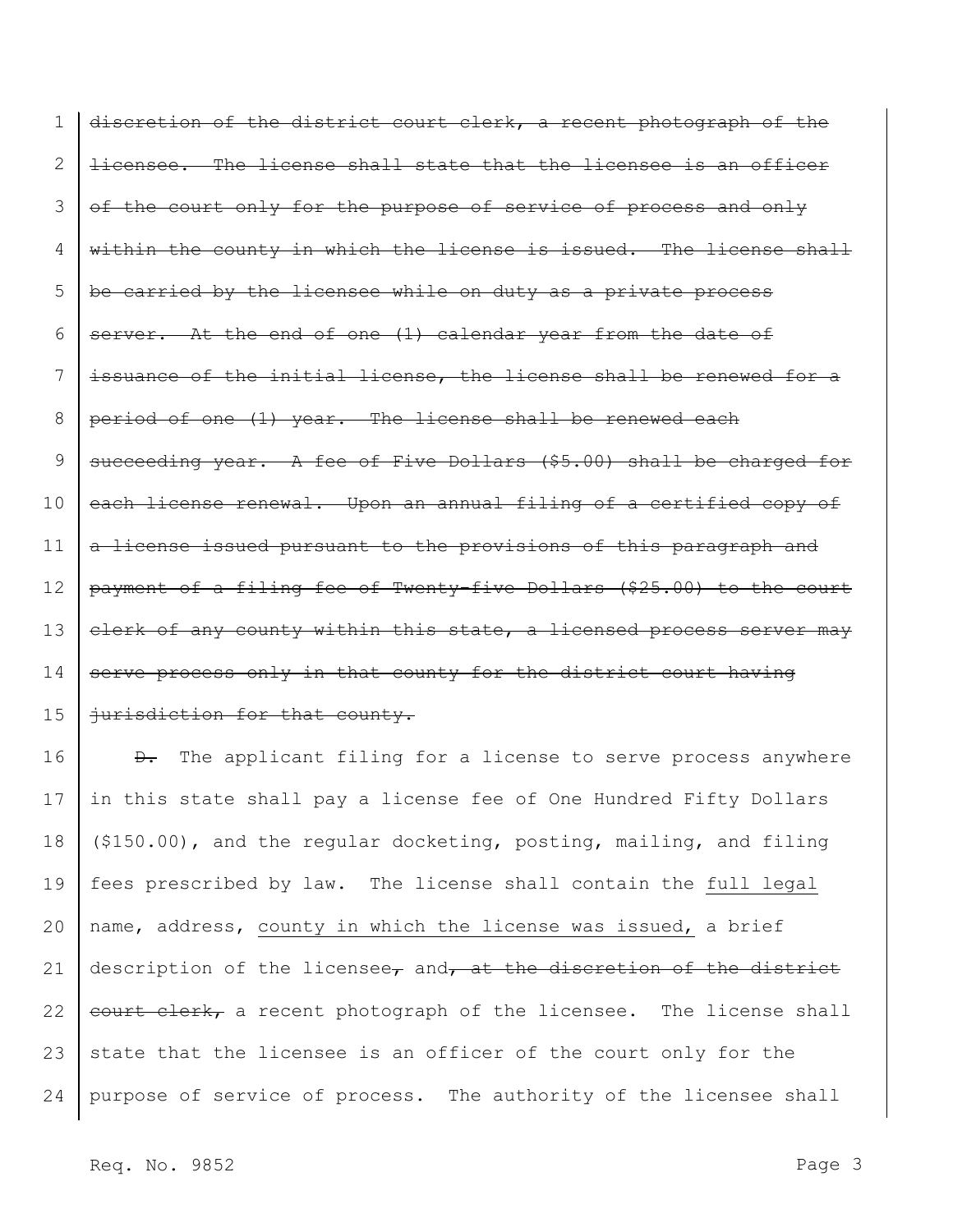1 2 3 4 5 6 7 8 9 be statewide. The license shall be carried by the licensee while on duty as a private process server. At the end of one (1) calendar year from the date of issuance of the initial license, the license shall be renewed for a period of three (3) years. The license shall be renewed each succeeding three (3) years. A fee of Fifteen Dollars (\$15.00) per renewal shall be charged for each statewide license renewal. A license issued pursuant to this subsection entitles its the holder of the license to serve process in any county in this state.

10 11 All fees collected pursuant to this section shall be deposited in the court fund.

12 13 14 15 16 17 18 19 20 21 22 23 24 E. D. Upon the filing of an application for a license, the court clerk shall give  $f$ ive  $(5)$  thirty (30) days' notice of hearing by causing the notice to be continually posted in the courthouse for thirty (30) days on the website of the county, or be posted in the courthouse, and notice one time by publication in a legal newspaper of the county, as defined in Section 106 of Title 25 of the Oklahoma Statutes, in which the application is filed. A fee for payment of the legal notice shall be collected from the applicant by the court clerk at the time the applicant files for a license and the newspaper shall receive payment from the court clerk upon receipt of the proof of publication affidavit from the newspaper. A copy of the notice shall be mailed to the district attorney, the sheriffand the chief of police or marshal in the county seat in which the

Req. No. 9852 Page 4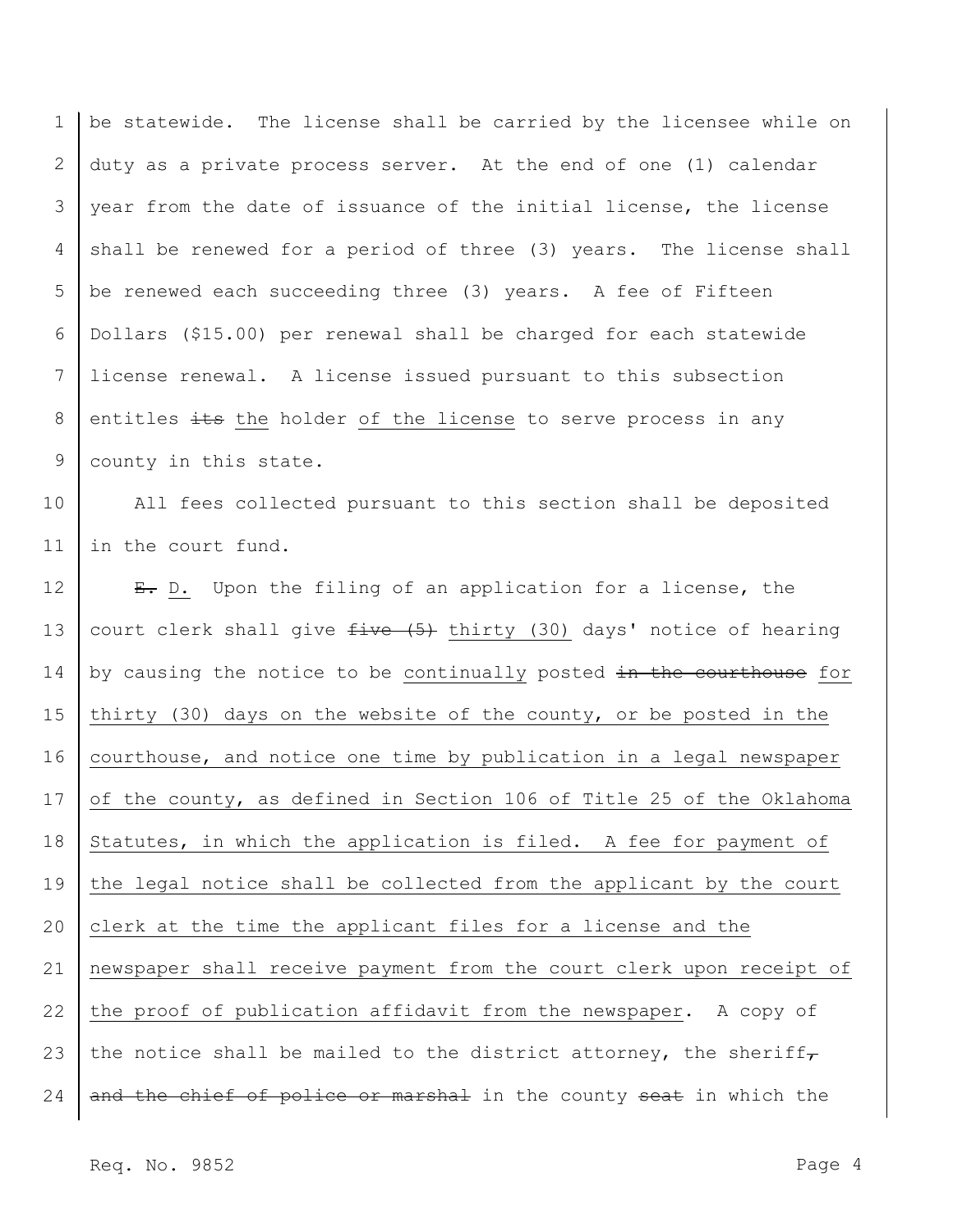1 2 3 4 5 application was filed, and the Oklahoma State Bureau of Investigation and shall contain the name of the applicant and the time and place the presiding judge or the associate district judge or district judge designated by the presiding judge, will act upon the application.

6 7 8 9 10 11 12 13 14 15 16 17 18 19 20 21 22 F. E. If, at the time of consideration of the application or renewal, there are no protests and the applicant appears qualified, the application for the license shall be granted by the presiding judge or such associate district judge or district judge as is designated by the presiding judge and, upon executing bond running to the State of Oklahoma in the amount of Five Thousand Dollars (\$5,000.00) for faithful performance of his or her duties and filing the bond with the court clerk, the applicant shall be authorized and licensed to serve civil process in the jurisdictions permitted according to the type of license that is issued any county in this state. If, at the time of consideration of the application for the license, the presiding judge, associate district judge or district judge as is designated by the presiding judge determines that the applicant does not meet all of the qualifications necessary for a license, the applicant shall be prohibited from reapplying for a license to serve process for a period of not less than one (1) year from the date of denial.

23 24 G. F. If any citizen of this state files a written protest setting forth objections to the licensing of the applicant, the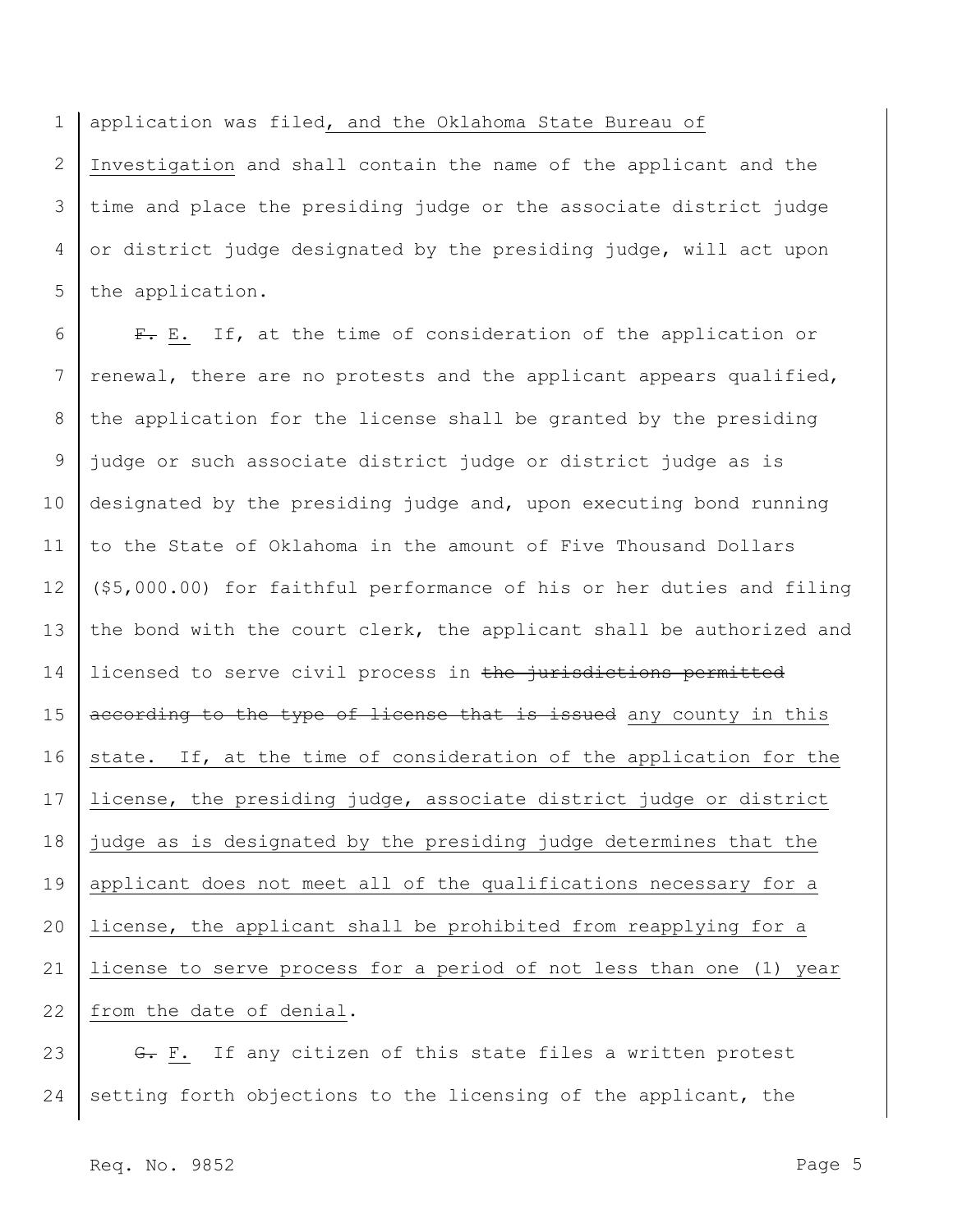1 2 3 4 5 6 district court clerk shall so advise the presiding judge or such associate district judge or district judge as is designated by the presiding judge, who shall set a later date for hearing of application and protest. The hearing shall be held within thirty (30) sixty (60) days and after notice to all persons known to be interested.

7 8 H. G. Proof of service of process shall be shown by affidavit as provided for by subsection G of Section 2004 of this title.

9 10 11 12 13 14 15 16 17 18 19 20 21 22 23 24  $\pm$ . H. The district attorney of the county wherein a license authorized under this act has been issued or the Attorney General may file a petition in the district court to revoke the license issued to any licensee, as authorized pursuant to the provisions of this section, alleging the violation by the licensee of any of the provisions of the law. After at least ten (10) thirty (30) days' notice by certified mail to the licensee, the chief or presiding judge, sitting without jury, shall hear the petition and enter an order thereon. If the license is revoked, the licensee shall not be permitted to reapply for a license for a period of five (5) years from the date of revocation. Notwithstanding any other provisions provision of this section, any licensee whose license has been revoked one time shall pay the sum of One Thousand Dollars (\$1,000.00) as a renewal fee. If a second revocation occurs, the chief or presiding judge shall not allow an applicant to renew the license.

Req. No. 9852 Page 6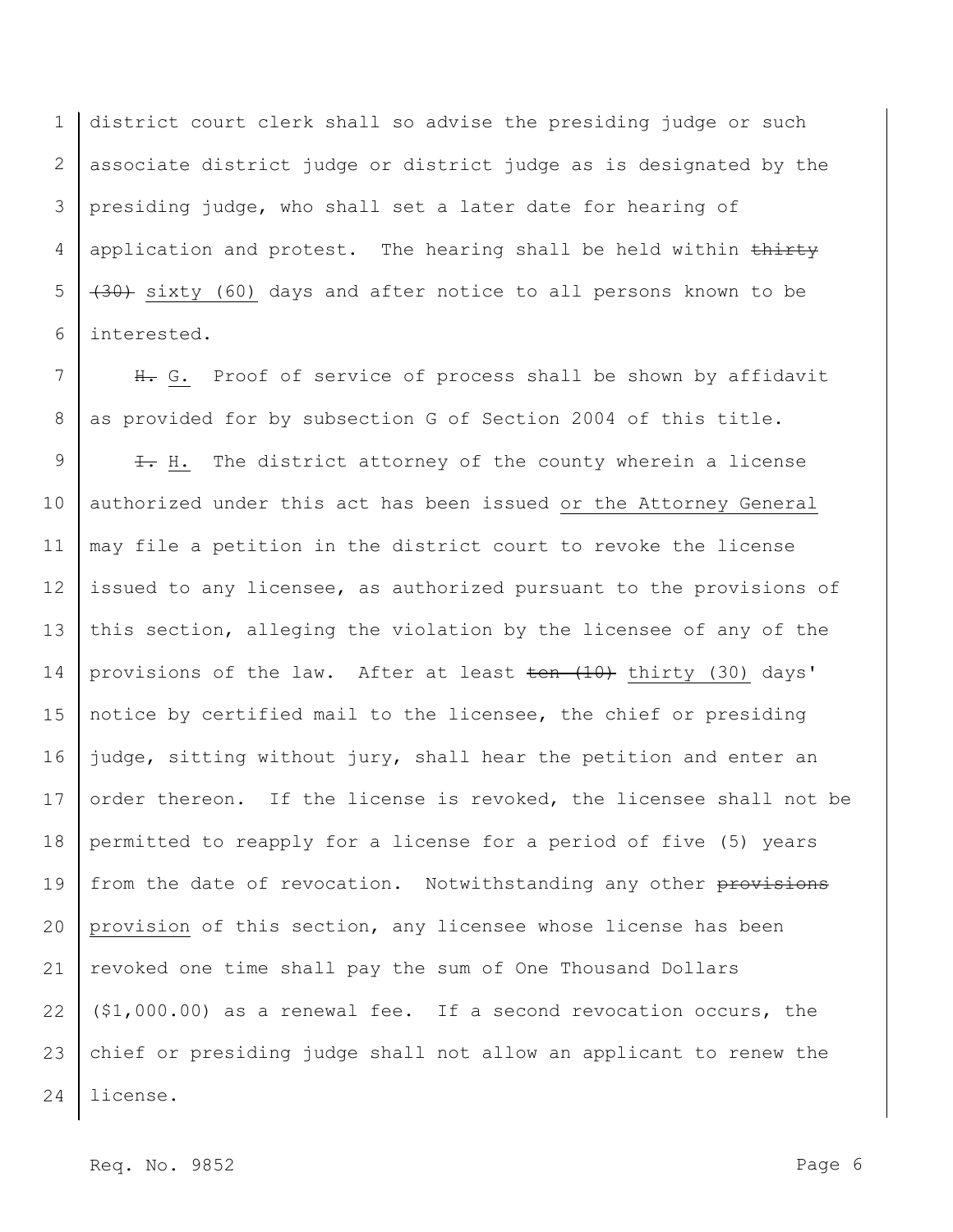1 2 3 4 5 6 7 8 9 10 11 12 13 14 15 16 17 18 19 20 21 22 23 24 J. I. The court clerk shall keep posted make available at all times in the court clerk's office of the court clerk the list of licensed private process servers. Any person in need of a process server's the services of a process server may designate one from the names on the list, before presenting summons to the court clerk for issuance, without necessity for individual judicial appointment. J. No later than January 1, 2013, the Administrative Office of the Courts shall establish and maintain a statewide registry which shall contain a list of licensed private process servers. The Administrative Office of the Courts shall promulgate rules for the creation and maintenance of the statewide registry. Rules for the statewide registry for private process servers must have approval of the Supreme Court. SECTION 2. AMENDATORY 12 O.S. 2011, Section 2004, is amended to read as follows: Section 2004. PROCESS A. SUMMONS: ISSUANCE. Upon filing of the petition, the clerk shall forthwith issue a summons. Upon request of the plaintiff separate or additional summons shall issue against any defendants. B. SUMMONS: FORM. 1. The summons shall be signed by the clerk, be under the seal of the court, contain the name of the court and the names of the parties, be directed to the defendant, state the name and address of

Req. No. 9852 Page 7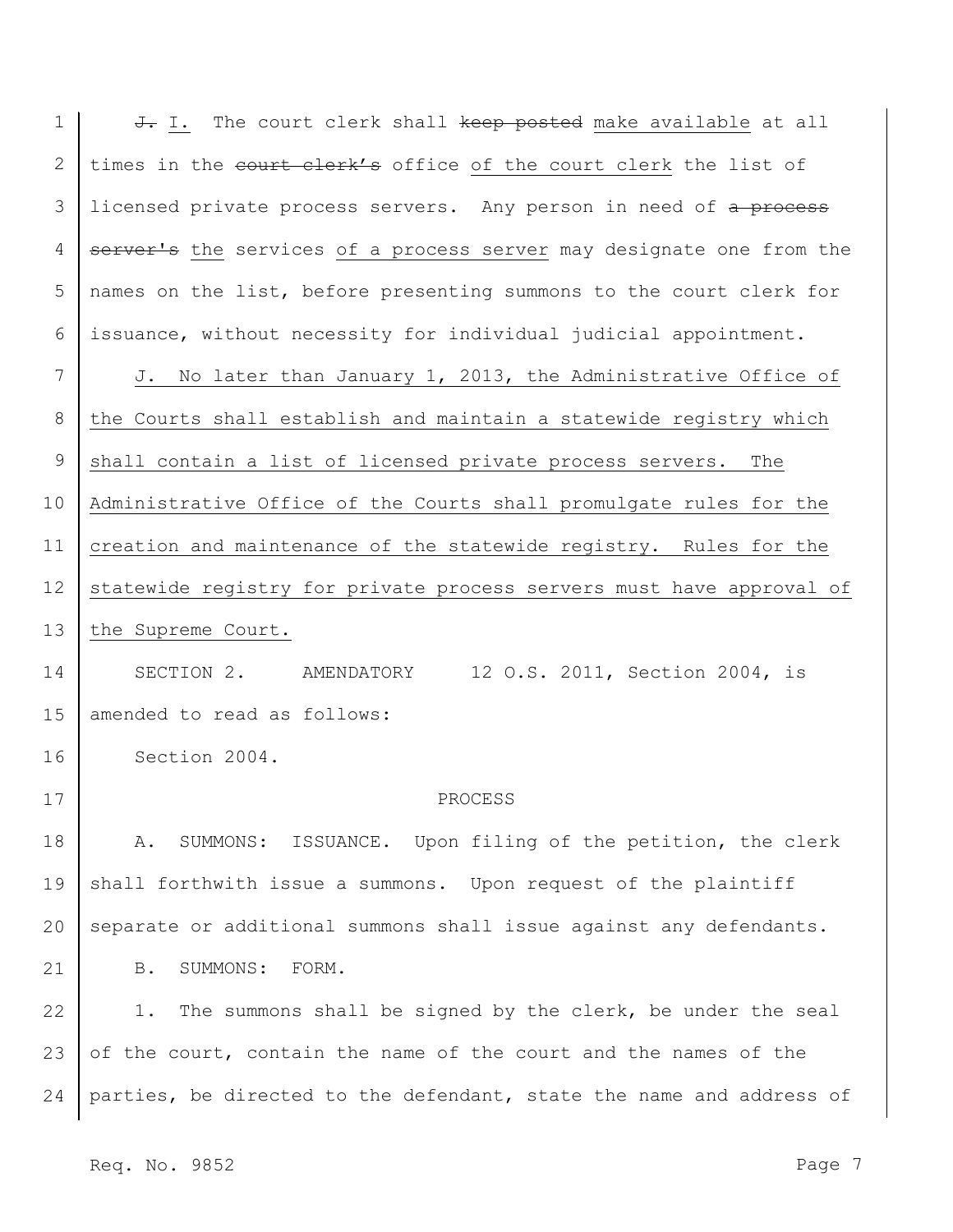1 2 3 4 5 the plaintiff's attorney, if any, otherwise, the plaintiff's address, and the time within which these rules require the defendant to appear and defend, and shall notify the defendant that in case of failure to appear, judgment by default will be rendered against the defendant for the relief demanded in the petition.

6 7 8 9 10 11 12 13 2. A judgment by default shall not be different in kind from or exceed in amount that prayed for in either the demand for judgment or in cases not sounding in contract in a notice which has been given the party against whom default judgment is sought. Except as to a party against whom a judgment is entered by default, every final judgment shall grant the relief to which the party in whose favor it is rendered is entitled, even if the party has not demanded such relief in his or her pleadings.

C. BY WHOM SERVED: PERSON TO BE SERVED.

1. SERVICE BY PERSONAL DELIVERY.

16 17 18 19 20 21 22 a. At the election of the plaintiff, process, other than a subpoena, shall be served by a sheriff or deputy sheriff, a person licensed to make service of process in civil cases, or a person specially appointed for that purpose. The court shall freely make special appointments to serve all process, other than a subpoena, under this paragraph.

## 23 24 b. A summons to be served by the sheriff or deputy sheriff shall be delivered to the sheriff by the court

14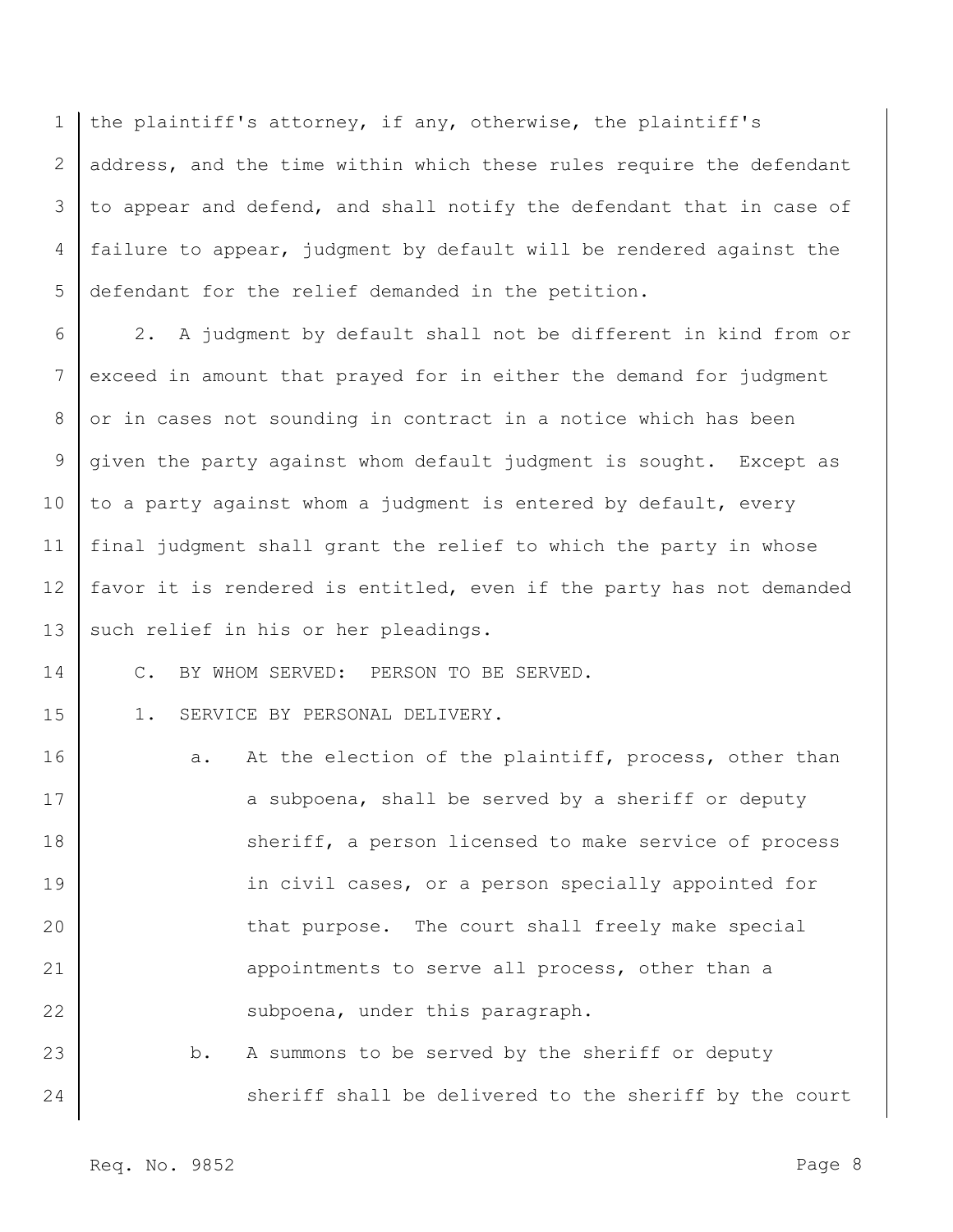1 2 3 4 5 6 7 8 9 10 11 12 13 14 15 16 17 18 19 20 21 22 clerk or an attorney of record for the plaintiff. When a summons, subpoena, or other process is to be served by the sheriff or deputy sheriff of another county, the court clerk shall mail it, together with the voucher of the court clerk for the fees collected for the service, to the sheriff of that county. The sheriff shall deposit the voucher in the Sheriff's Service Fee Account created pursuant to Section 514.1 of Title 19 of the Oklahoma Statutes. The sheriff or deputy sheriff shall serve the process in the manner that other process issued out of the court of the sheriff's own county is served. A summons to be served by a person licensed to make service of process in civil cases or by a person specially appointed for that purpose shall be delivered by an attorney of record for the plaintiff to such person. c. Service shall be made as follows: (1) upon an individual other than an infant who is less than fifteen (15) years of age or an incompetent person, by delivering a copy of the summons and of the petition personally or by leaving copies thereof at the person's dwelling

house or usual place of abode with some person

then residing therein who is fifteen (15) years

23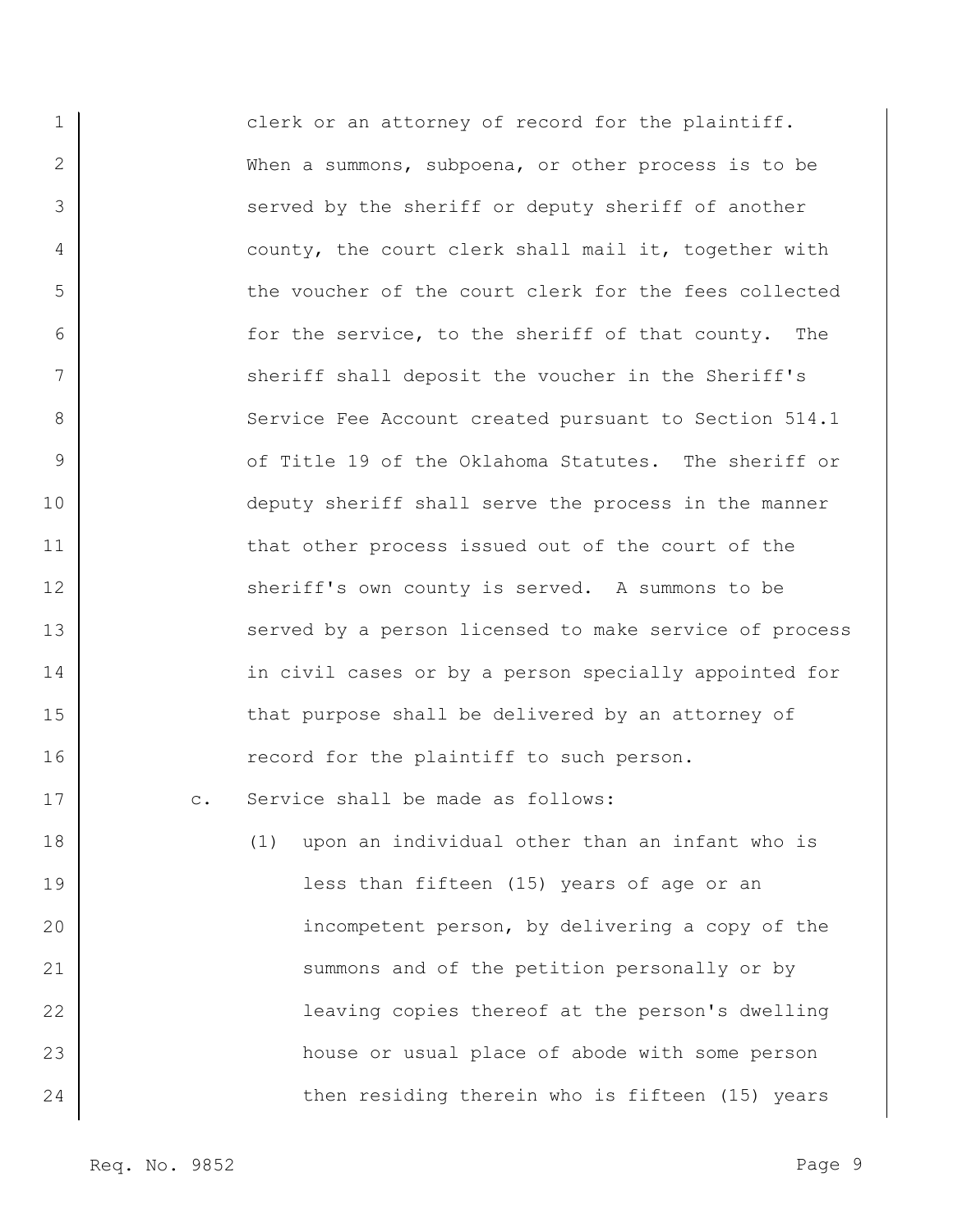|                | of age or older or by delivering a copy of the |
|----------------|------------------------------------------------|
| 2              | summons and of the petition to an agent        |
| 3              | authorized by appointment or by law to receive |
| $\overline{4}$ | service of process,                            |
| 5              | upon an infant who is less than fifteen (15)   |

- (2) upon an infant who is less than fifteen (15) years of age, by serving the summons and petition personally and upon either of the infant's parents or guardian, or if they cannot be found, then upon the person having the care or control of the infant or with whom the infant lives; and upon an incompetent person by serving the summons and petition personally and upon the incompetent person's guardian,
- 14 15 16 17 18 19 20 21 22 23 24 (3) upon a domestic or foreign corporation or upon a partnership or other unincorporated association which is subject to suit under a common name, by delivering a copy of the summons and of the petition to an officer, a managing or general agent, or to any other agent authorized by appointment or by law to receive service of process and, if the agent is one authorized by statute to receive service and the statute so requires, by also mailing a copy to the defendant,

6

7

8

9

10

11

12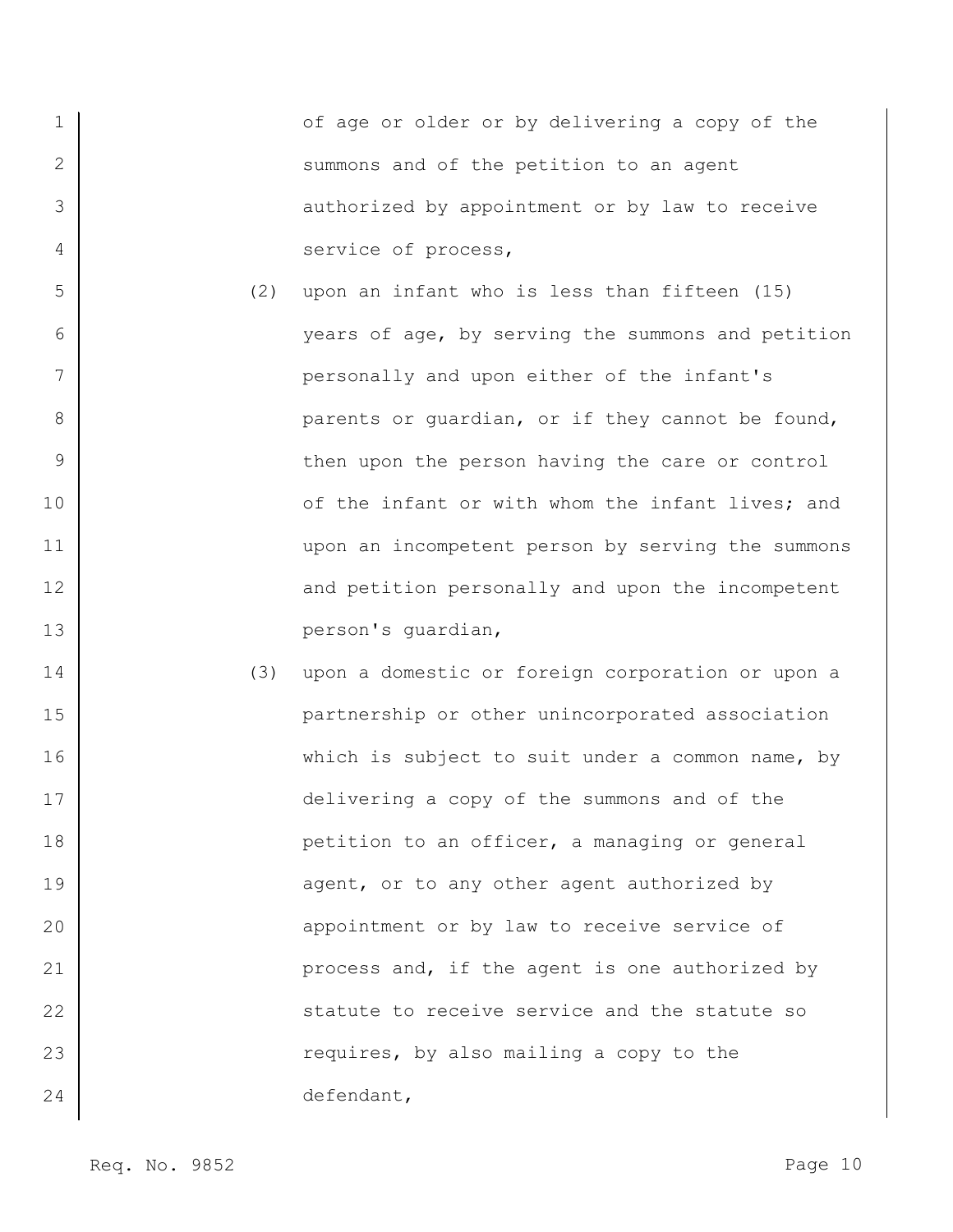- (4) upon the United States or an officer or agency thereof in the manner specified by Federal Rule of Civil Procedure 4,
	- (5) upon a state, county, school district, public trust or municipal corporation or other governmental organization thereof subject to suit, by delivering a copy of the summons and of the petition to the officer or individual designated by specific statute; however, if there is no statute, then upon the chief executive officer or a clerk, secretary, or other official whose duty it is to maintain the official records of the organization, and
- (6) upon an inmate incarcerated in an institution under the jurisdiction and control of the Department of Corrections, by delivering a copy of the summons and of the petition to the warden or superintendent or the designee of the warden or superintendent of the institution where the inmate is housed. It shall be the duty of the receiving warden or superintendent or a designee to promptly deliver the summons and petition to the inmate named therein. The warden or superintendent or his or her designee shall

1

2

3

4

5

6

7

8

9

10

11

12

13

14

15

16

17

18

19

20

21

22

23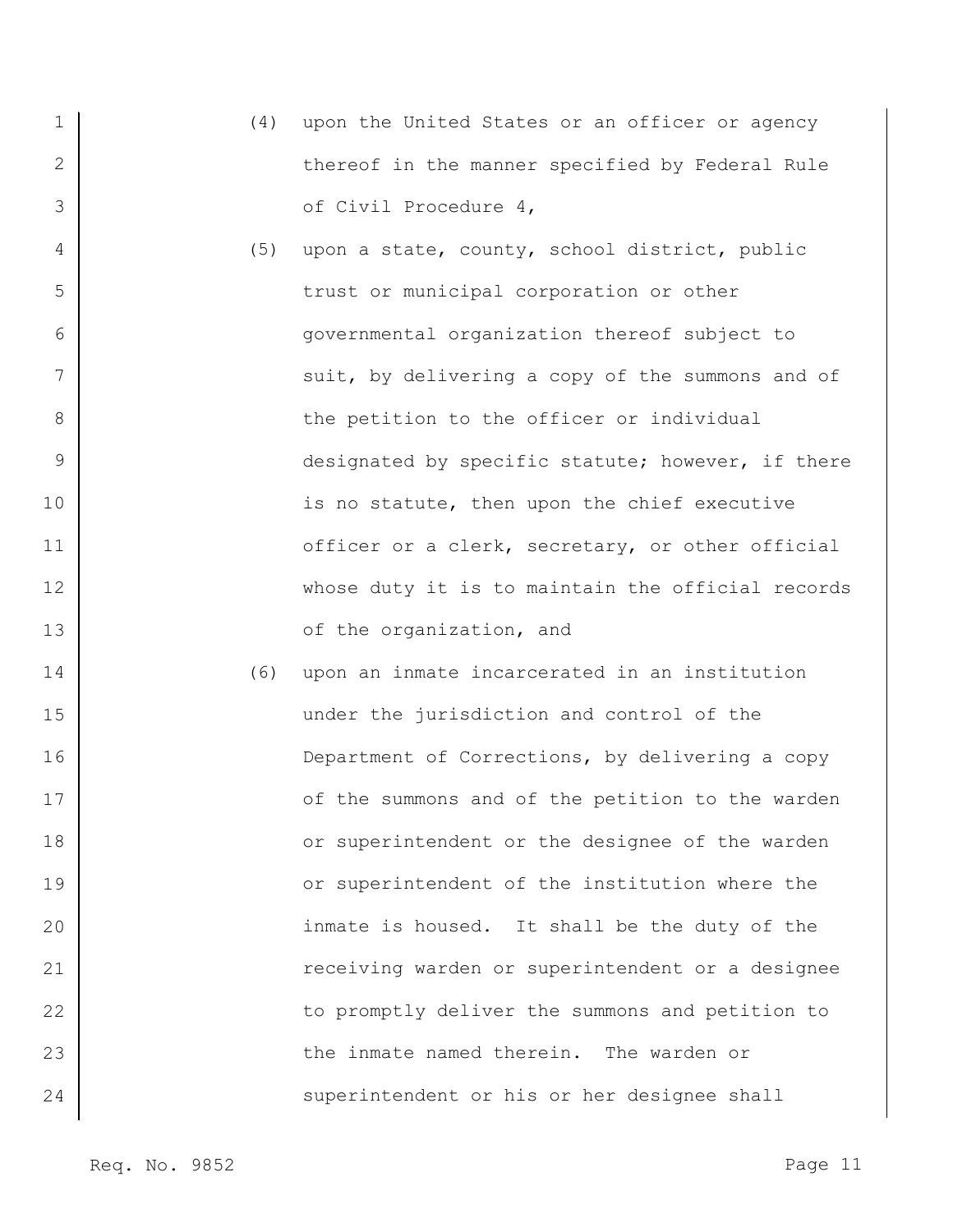reject service of process for any inmate who is not actually present in said institution. 2. SERVICE BY MAIL.

a. At the election of the plaintiff, a summons and petition may be served by mail by the plaintiff's

1

2

3

4

5

6

7

8

9

10

11

12

- attorney, any person authorized to serve process pursuant to subparagraph a of paragraph 1 of this subsection, or by the court clerk upon a defendant of any class referred to in division (1), (3) $\tau$  or (5) of subparagraph c of paragraph 1 of this subsection. Service by mail shall be effective on the date of receipt or if refused, on the date of refusal of the summons and petition by the defendant.
- 14 15 16 17 18 19 20 21 22 23 24 b. Service by mail shall be accomplished by mailing a copy of the summons and petition by certified mail, return receipt requested and delivery restricted to the addressee. When there is more than one defendant, the summons and a copy of the petition or order shall be mailed in a separate envelope to each defendant. If the summons is to be served by mail by the court clerk, the court clerk shall enclose the summons and a copy of the petition or order of the court to be served in an envelope, prepared by the plaintiff, addressed to the defendant, or to the resident service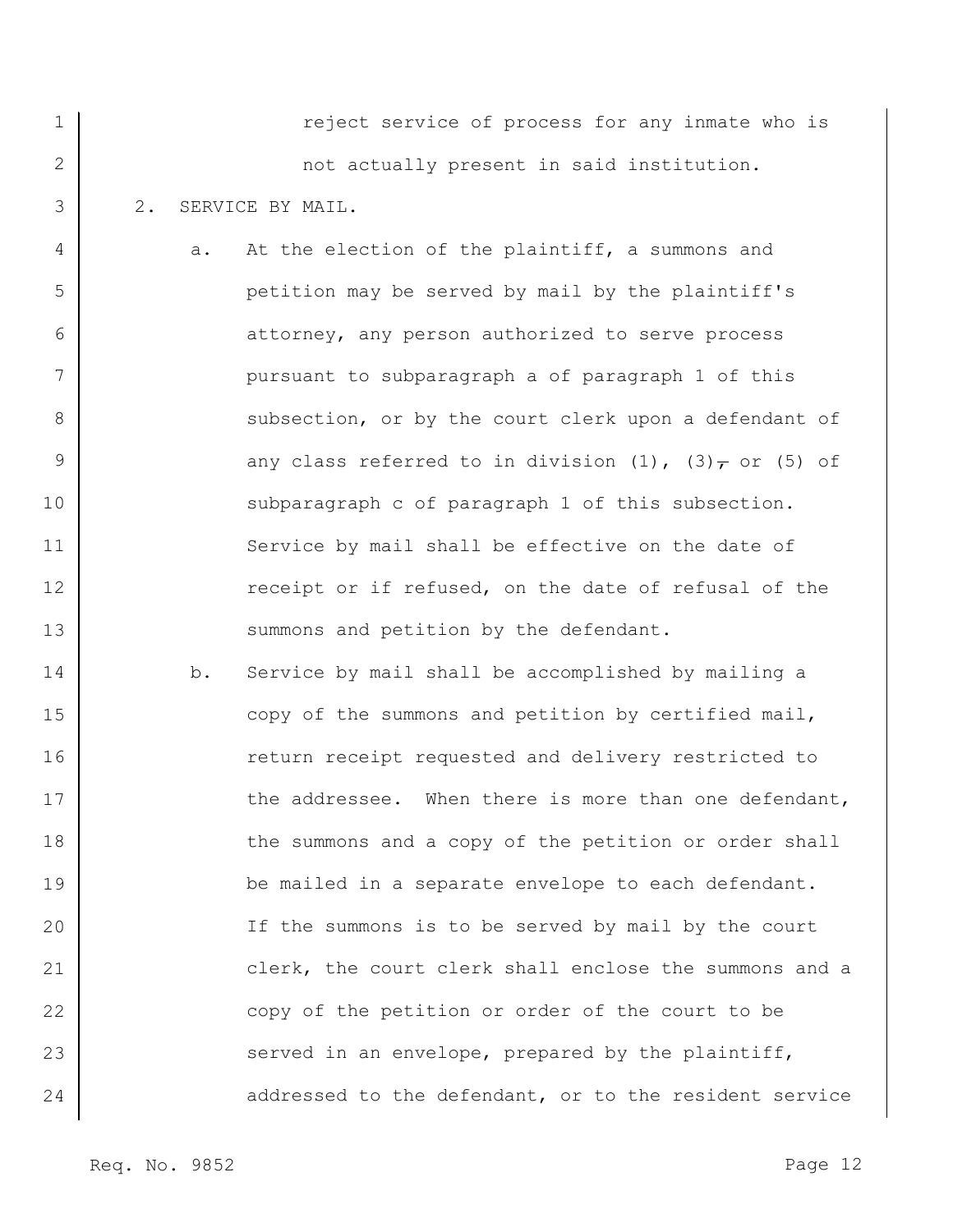1 2 3 4 5 6 7 8 9 10 11 12 13 14 15 16 17 18 19 20 21 22 23 24 agent if one has been appointed. The court clerk shall prepay the postage and mail the envelope to the defendant, or service agent, by certified mail, return receipt requested and delivery restricted to the addressee. The return receipt shall be prepared by the plaintiff. Service by mail to a garnishee shall be accomplished by mailing a copy of the summons and notice by certified mail, return receipt requested, and at the election of the judgment creditor by restricted delivery, to the addressee. c. Service by mail shall not be the basis for the entry of a default or a judgment by default unless the record contains a return receipt showing acceptance by the defendant or a returned envelope showing refusal of the process by the defendant. Acceptance or refusal of service by mail by a person who is fifteen (15) years of age or older who resides at the defendant's dwelling house or usual place of abode shall constitute acceptance or refusal by the party addressed. In the case of an entity described in division (3) of subparagraph c of paragraph 1 of this subsection, acceptance or refusal by any officer or by any employee of the registered office or principal place of business who is authorized to or who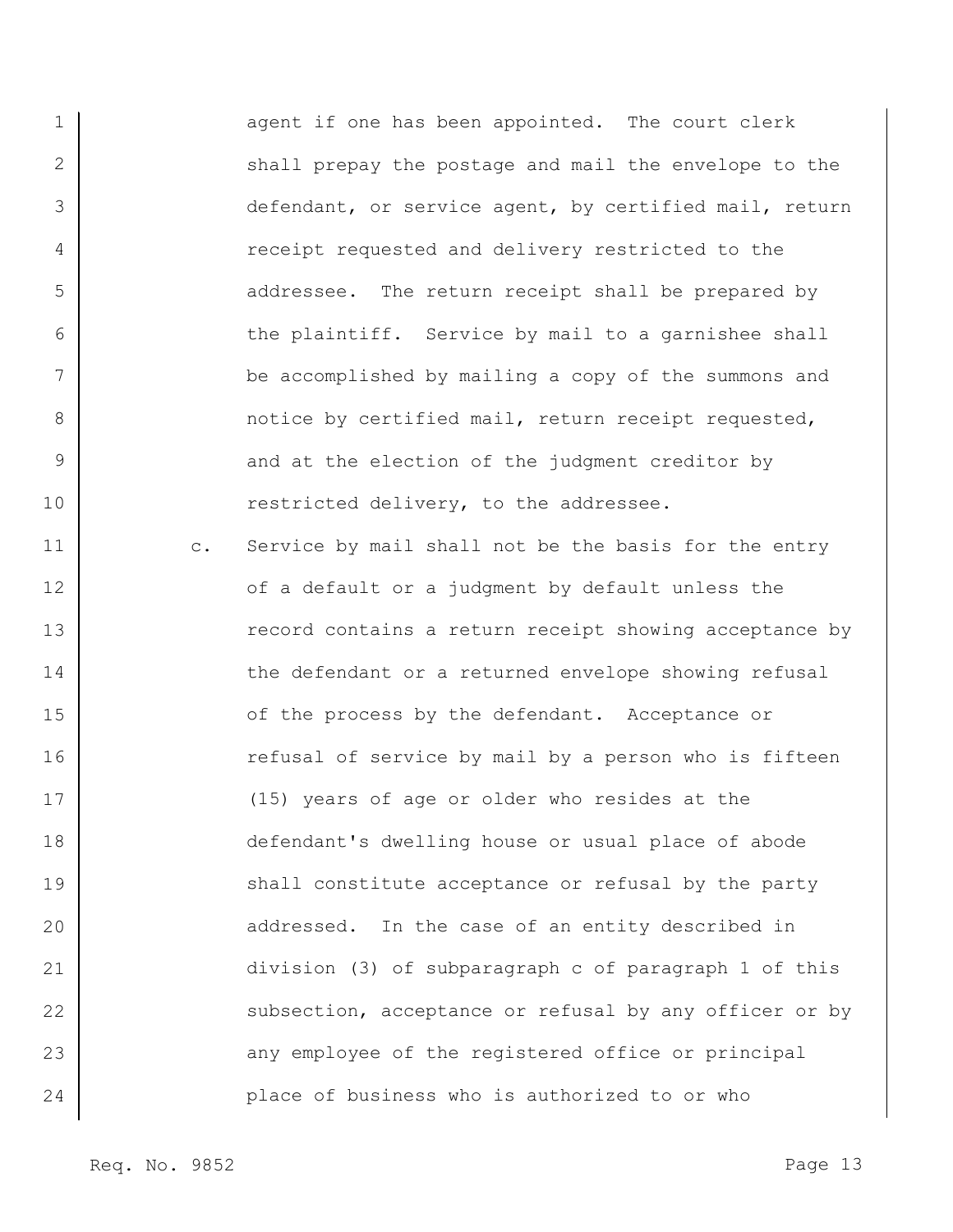1 2 3 4 5 6 7 8 9 10 11 12 13 14 15 16 17 18 19 20 21 22 23 24 regularly receives certified mail shall constitute acceptance or refusal by the party addressed. A return receipt signed at such registered office or principal place of business shall be presumed to have been signed by an employee authorized to receive certified mail. In the case of a state municipal corporation, or other governmental organization thereof subject to suit, acceptance or refusal by an employee of the office of the officials specified in division (5) of subparagraph c of paragraph 1 of this subsection who is authorized to or who regularly receives certified mail shall constitute acceptance or refusal by the party addressed. If delivery of the process is refused, upon the receipt of notice of such refusal and at least ten (10) days before applying for entry of default, the person elected by plaintiff pursuant to subparagraph a of this paragraph to serve the process shall mail to the defendant by first-class mail a copy of the summons and petition and a notice prepared by the plaintiff that despite such refusal the case will proceed and that judgment by default will be rendered against him unless he appears to defend the suit. Any default or judgment by default shall be set aside upon motion of the defendant in the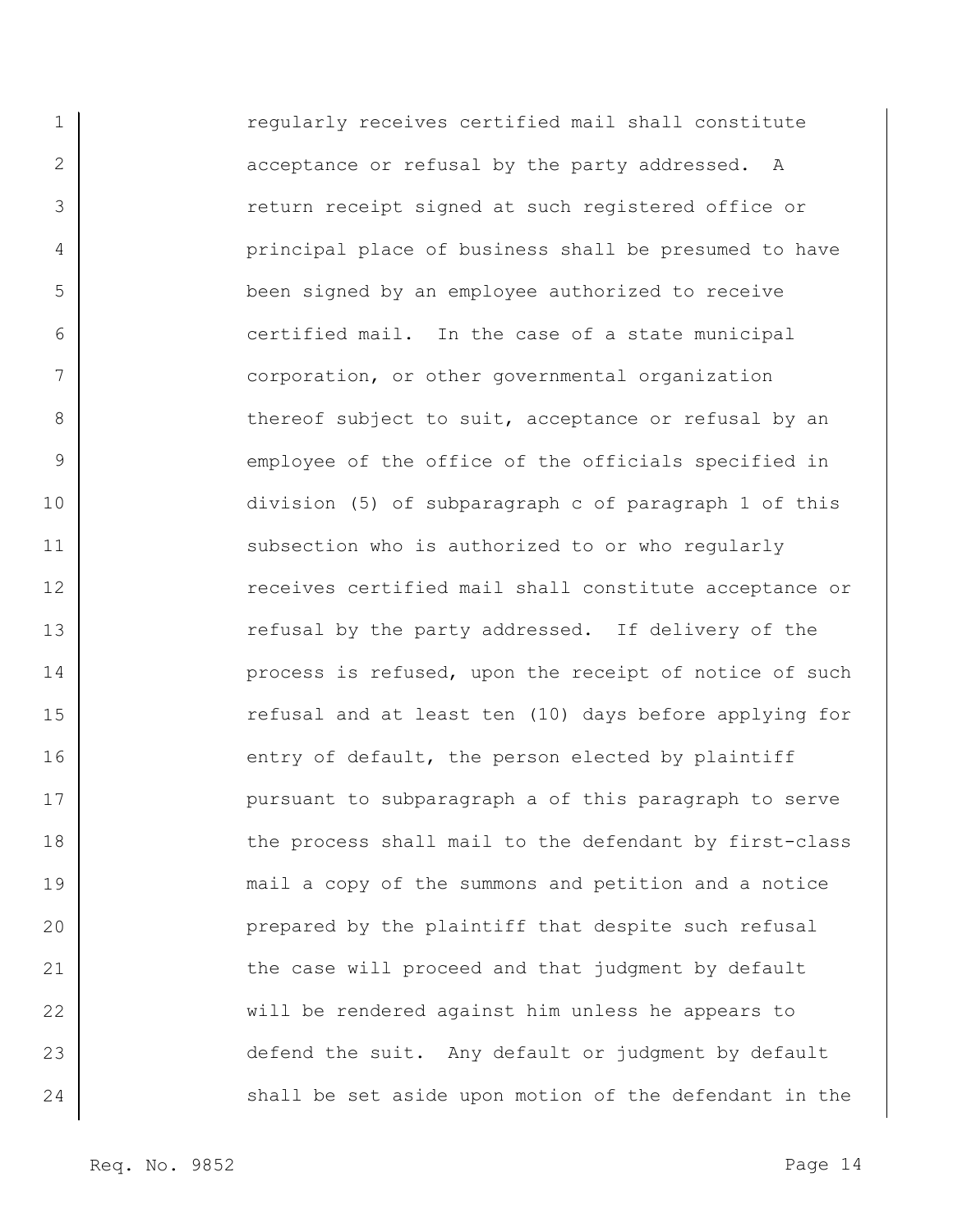manner prescribed in Section 1031.1 of this title, or upon petition of the defendant in the manner prescribed in Section 1033 of this title if the defendant demonstrates to the court that the return receipt was signed or delivery was refused by an unauthorized person. A petition shall be filed within one (1) year after the defendant has notice of the default or judgment by default but in no event more than two (2) years after the filing of the judgment. 3. SERVICE BY PUBLICATION.

- 11 12 13 14 15 16 17 a. Service of summons upon a named defendant may be made by publication when it is stated in the petition, verified by the plaintiff or the plaintiff's attorney, or in a separate affidavit by the plaintiff or the plaintiff's attorney filed with the court, that with due diligence service cannot be made upon the defendant by any other method.
- 18 19 20 21 22 23 24 b. Service of summons upon the unknown successors of a named defendant, a named decedent, or a dissolved partnership, corporation, or other association may be made by publication when it is stated in a petition, verified by the plaintiff or the plaintiff's attorney, or in a separate affidavit by the plaintiff or the plaintiff's attorney filed with the court, that the

1

2

3

4

5

6

7

8

9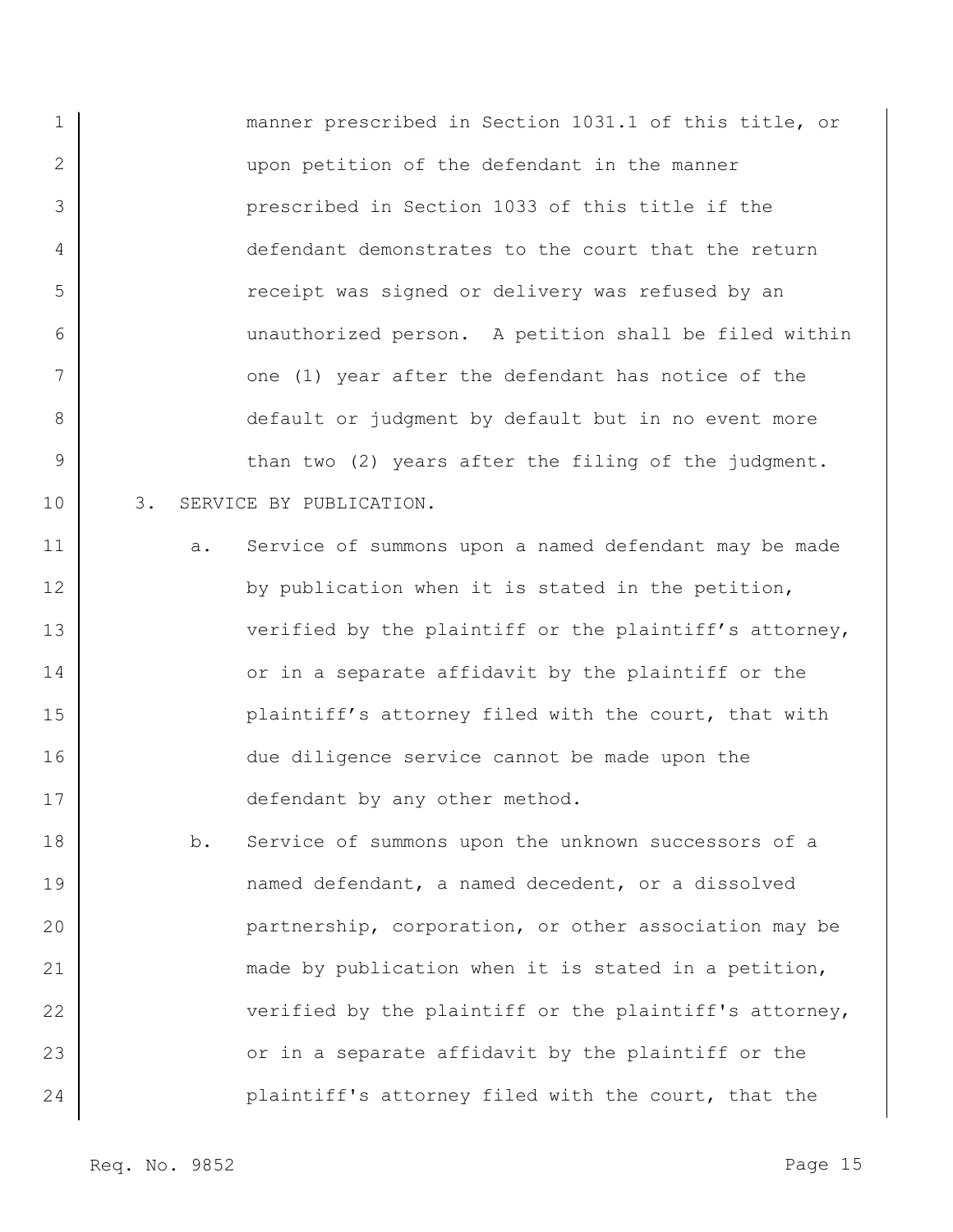1 2 3 person who verified the petition or the affidavit does not know and with due diligence cannot ascertain the following:

- (1) whether a person named as defendant is living or dead, and, if dead, the names or whereabouts of the person's successors, if any,
	- (2) the names or whereabouts of the unknown successors, if any, of a named decedent,
- (3) whether a partnership, corporation, or other association named as a defendant continues to have legal existence or not; or the names or whereabouts of its officers or successors,
- (4) whether any person designated in a record as a trustee continues to be the trustee; or the names or whereabouts of the successors of the trustee, or
- 17 18 19 20 21 22 23 24 (5) the names or whereabouts of the owners or holders of special assessment or improvement bonds, or any other bonds, sewer warrants or tax bills. c. Service pursuant to this paragraph shall be made by publication of a notice, signed by the court clerk, one (1) day a week for three (3) consecutive weeks in a newspaper authorized by law to publish legal notices which is published in the county where the petition is

4

5

6

7

8

9

10

11

12

13

14

15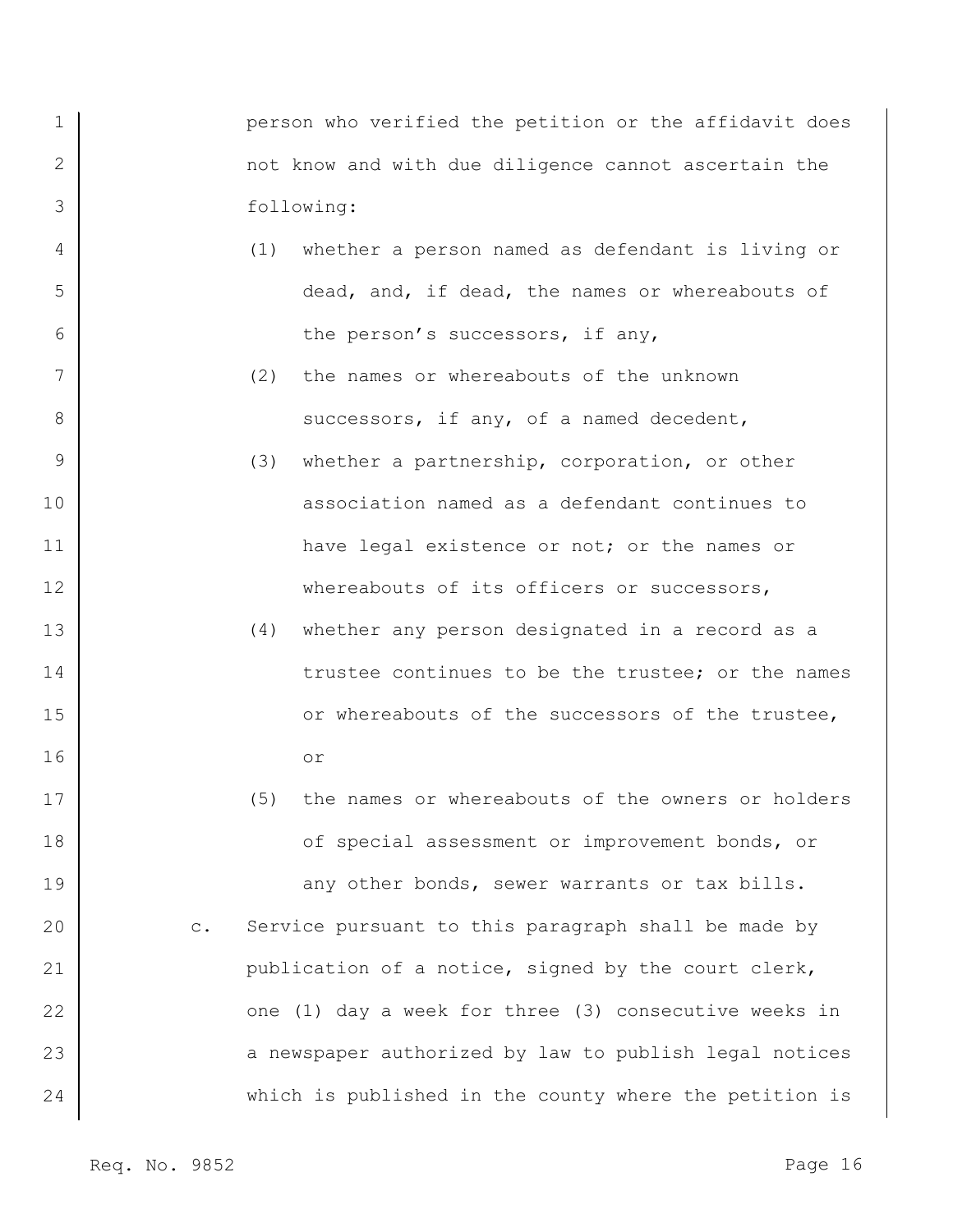1 2 3 4 5 6 7 8 9 10 11 12 13 14 15 16 17 18 19 20 21 filed. If no newspaper authorized by law to publish legal notices is published in such county, the notice shall be published in some such newspaper of general circulation which is published in an adjoining county. All named parties and their unknown successors who may be served by publication may be included in one notice. The notice shall state the court in which the petition is filed and the names of the plaintiff and the parties served by publication, and shall designate the parties whose unknown successors are being served. The notice shall also state that the named defendants and their unknown successors have been sued and must answer the petition on or before a time to be stated (which shall not be less than forty-one (41) days from the date of the first publication), or judgment, the nature of which shall be stated, will be rendered accordingly. If jurisdiction of the court is based on property, any real property subject to the jurisdiction of the court and any property or debts to be attached or garnished must be described in the notice.

(1) When the recovery of money is sought, it is not necessary for the publication notice to state the separate items involved, but the total amount

22

23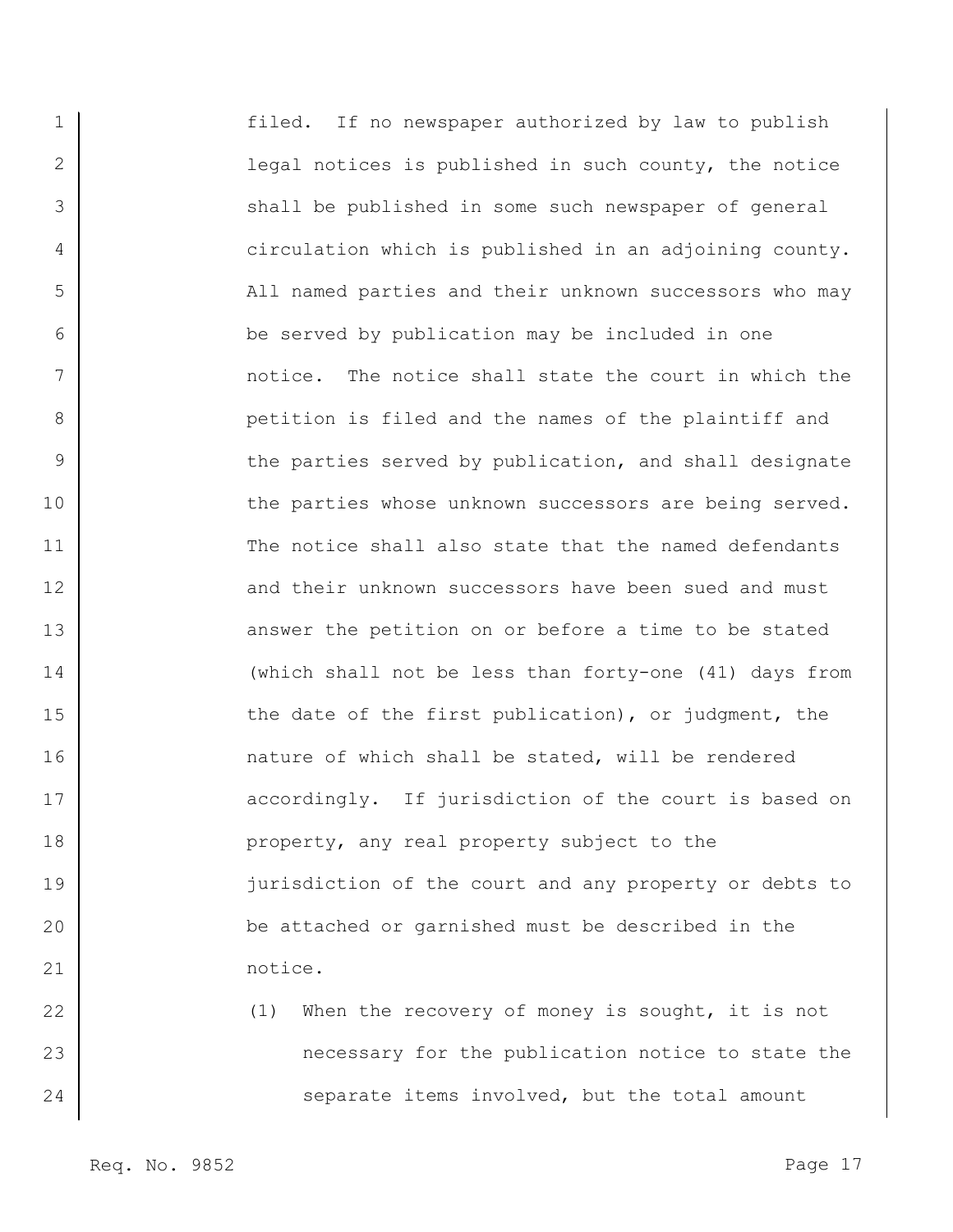| $\mathbf 1$  |     | that is claimed must be stated. When interest is  |
|--------------|-----|---------------------------------------------------|
| $\mathbf{2}$ |     | claimed, it is not necessary to state the rate of |
| 3            |     | interest, the date from which interest is         |
| 4            |     | claimed, or that interest is claimed until the    |
| 5            |     | obligation is paid.                               |
| 6            | (2) | It is not necessary for the publication notice to |
| 7            |     | state that the judgment will include recovery of  |
| 8            |     | costs in order for a judgment following the       |
| 9            |     | publication notice to include costs of suit.      |
| 10           | (3) | In an action to quiet title to real property, it  |
| 11           |     | is not necessary for the publication notice to    |
| 12           |     | state the nature of the claim or interest of      |
| 13           |     | either party, and in describing the nature of the |
| 14           |     | judgment that will be rendered should the         |
| 15           |     | defendant fail to answer, it is sufficient to     |
| 16           |     | state that a decree quieting plaintiff's title to |
| 17           |     | the described property will be entered. It is     |
| 18           |     | not necessary to state that a decree forever      |
| 19           |     | barring the defendant from asserting any interest |
| 20           |     | in or to the property is sought or will be        |
| 21           |     | entered if the defendant does not answer.         |
| 22           | (4) | In an action to foreclose a mortgage, it is       |
| 23           |     | sufficient that the publication notice state that |
| 24           |     | if the defendant does not answer, the defendant's |
|              |     |                                                   |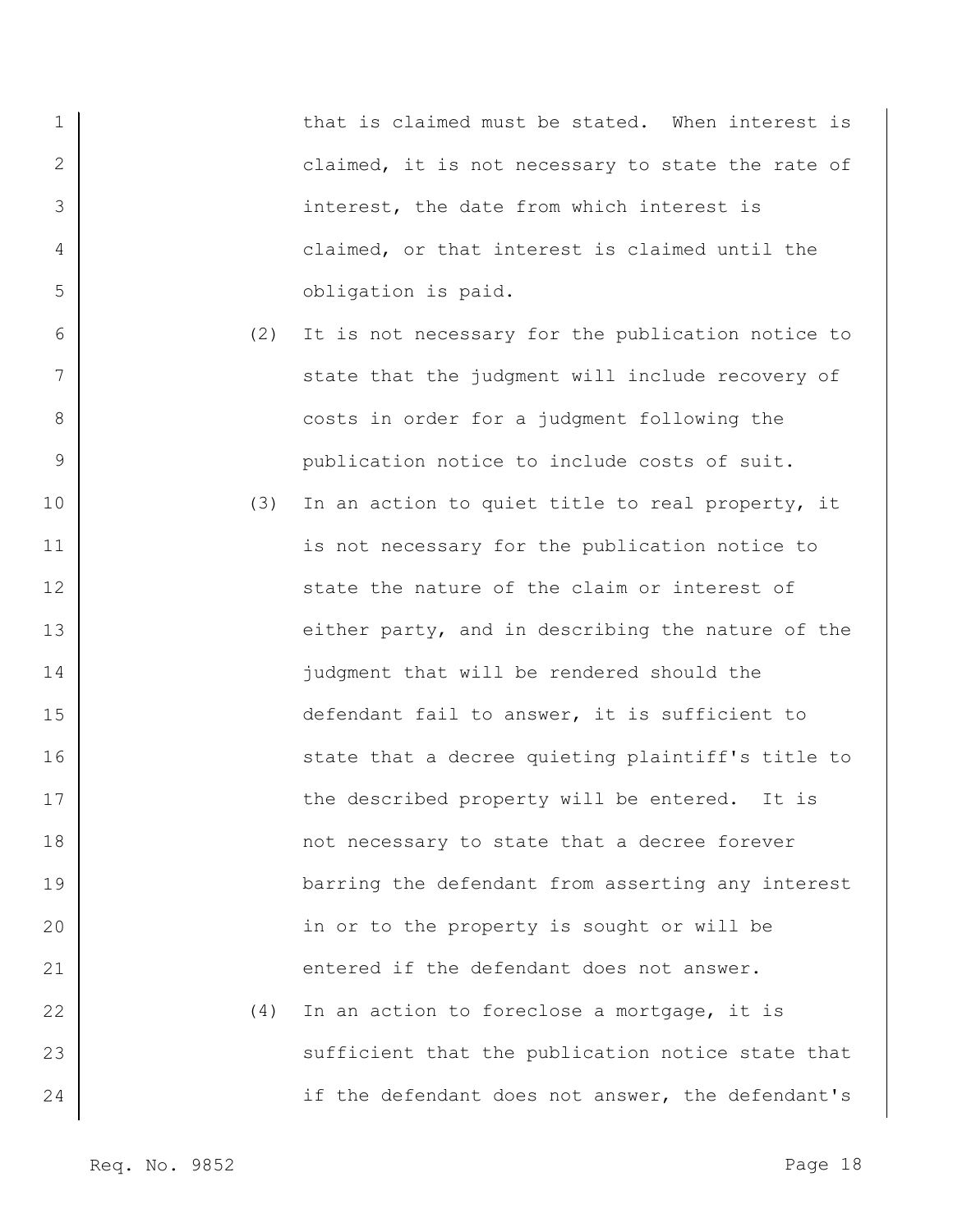interest in the property will be foreclosed. It is not necessary to state that a judgment forever barring the defendant from all right, title, interest, estate, property and equity of redemption in or to said property or any part thereof is requested or will be entered if the defendant does not answer.

d. Service by publication is complete when made in the manner and for the time prescribed in subparagraph c of this paragraph. Service by publication shall be proved by the affidavit of any person having knowledge of the publication. No default judgment may be entered on such service until proof of service by publication is filed with and approved by the court. e. Before entry of a default judgment or order against a party who has been served solely by publication under this paragraph, the court shall conduct an inquiry to determine whether the plaintiff, or someone acting in behalf of the plaintiff, made a distinct and meaningful search of all reasonably available sources to ascertain the whereabouts of any named parties who have been served solely by publication under this paragraph. Before entry of a default judgment or order against the unknown successors of a named

1

2

3

4

5

6

7

8

9

10

11

12

13

14

15

16

17

18

19

20

21

22

23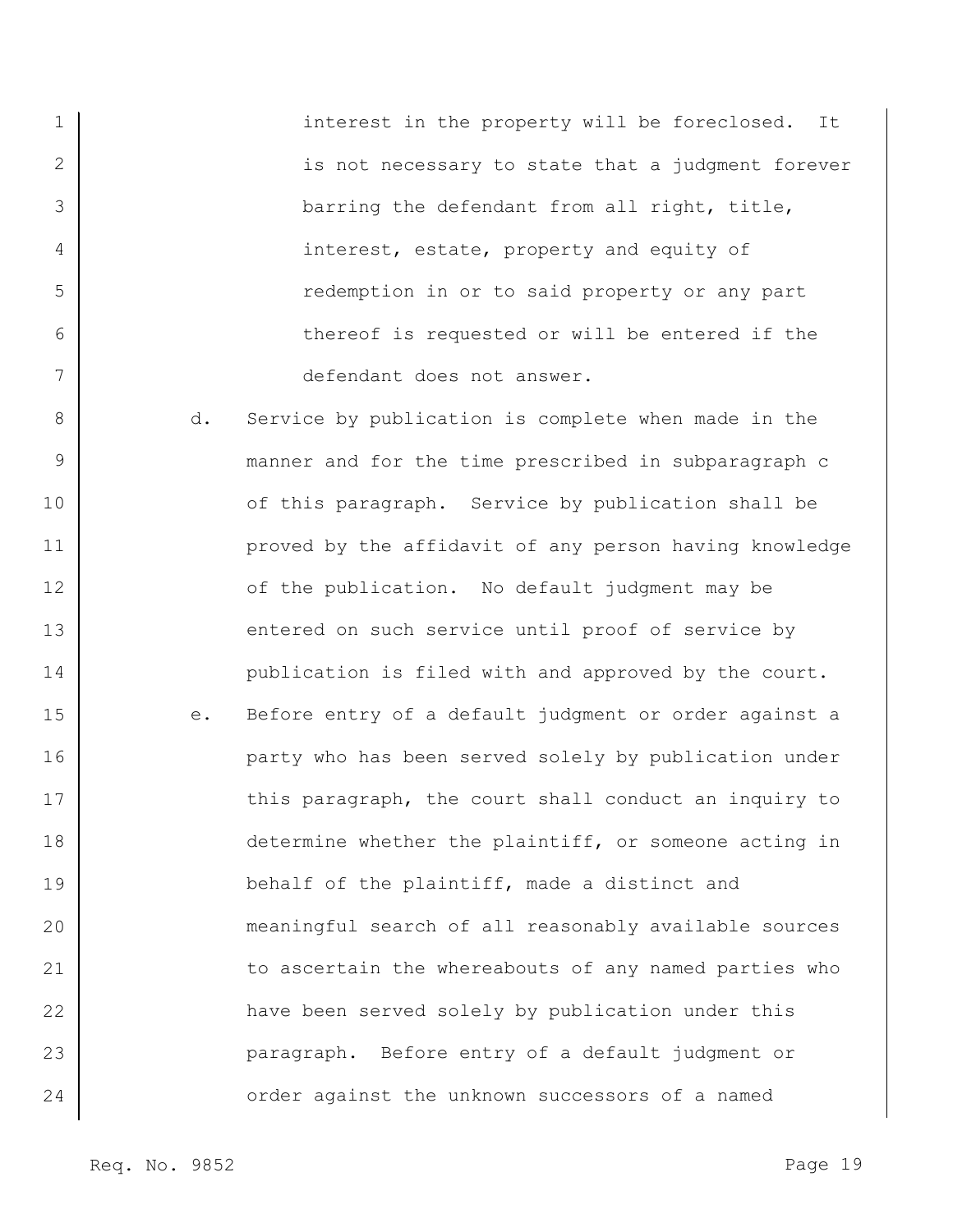defendant, a named decedent, or a dissolved partnership, corporation or association, the court shall conduct an inquiry to ascertain whether the requirements described in subparagraph b of this paragraph have been satisfied.

f. A party against whom a default judgment or order has been rendered, without other service than by publication in a newspaper, may, at any time within three (3) years after the filing of the judgment or order, have the judgment or order set aside in the manner prescribed in Sections 1031.1 and 1033 of this title. Before the judgment or order is set aside, the applicant shall notify the adverse party of the intention to make an application and shall file a full answer to the petition, pay all costs if the court requires them to be paid, and satisfy the court by affidavit or other evidence that during the pendency of the action the applicant had no actual notice thereof in time to appear in court and make a defense. The title to any property which is the subject of and which passes to a purchaser in good faith by or in consequence of the judgment or order to be opened shall not be affected by any proceedings under this subparagraph. Nor shall proceedings under this

1

2

3

4

5

6

7

8

9

10

11

12

13

14

15

16

17

18

19

20

21

22

23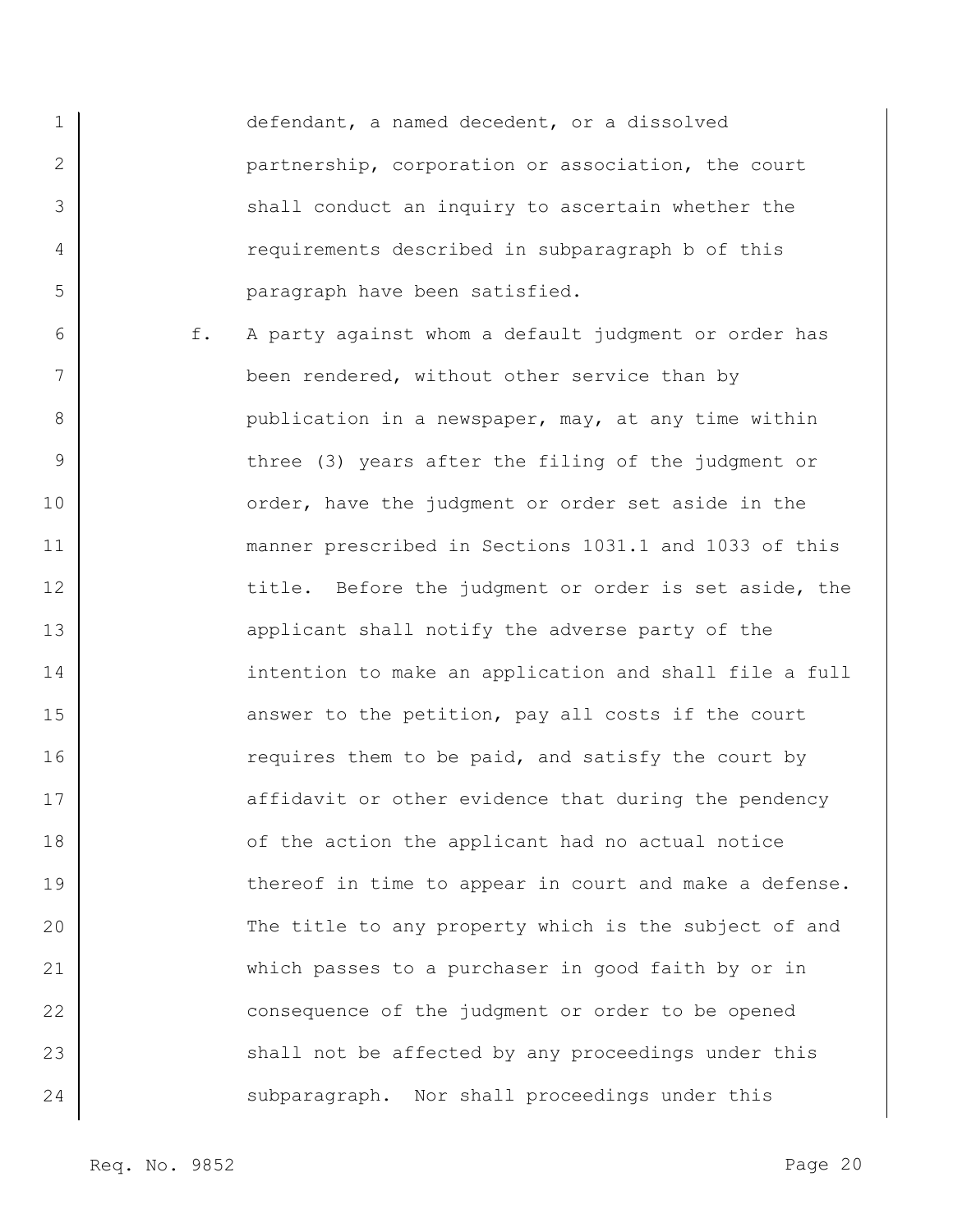subparagraph affect the title of any property sold before judgment under an attachment. The adverse party, on the hearing of an application to open a judgment or order as provided by this subparagraph, shall be allowed to present evidence to show that during the pendency of the action the applicant had notice thereof in time to appear in court and make a defense.

- 9 10 11 12 g. The term "successors" includes all heirs, executors, administrators, devisees, trustees, and assigns, immediate and remote, of a named individual, partnership, corporation, or association.
- 13 14 15 16 17 18 h. Service outside of the state does not give the court in personal jurisdiction over a defendant who is not subject to the jurisdiction of the courts of this state or who has not, either in person or through an agent, submitted to the jurisdiction of the courts of this state.
	- 4. SERVICE ON THE SECRETARY OF STATE.
- 20 21 22 a. Service of process on a domestic or foreign corporation may be made by serving the Secretary of State as the corporation's agent, if:

24

23

19

1

2

3

4

5

6

7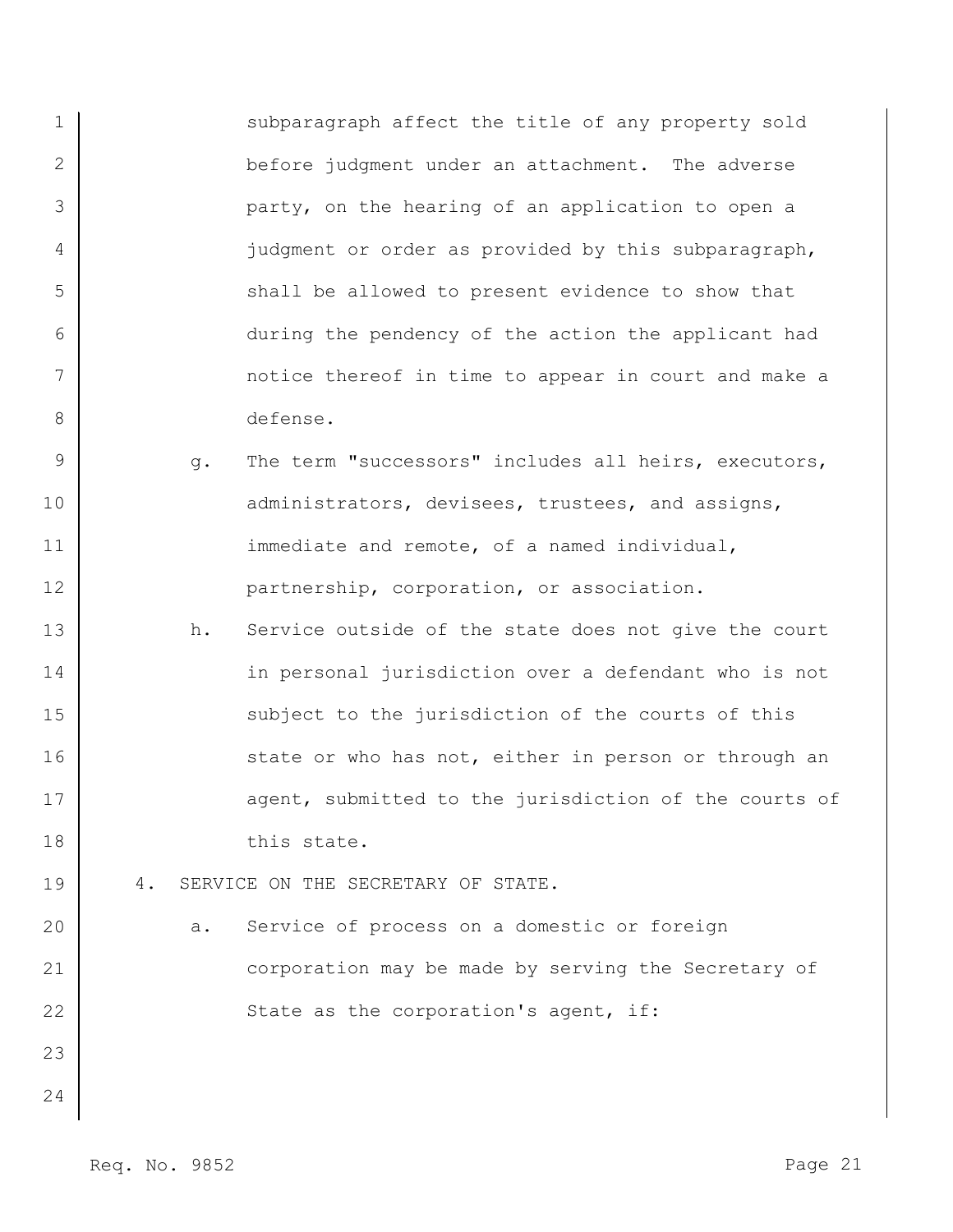- 1 2 3 (1) there is no registered agent for the corporation listed in the records of the Secretary of State; or
	- (2) neither the registered agent nor an officer of the corporation could be found at the registered office of the corporation, when service of process was attempted.
	- b. Before resorting to service on the Secretary of State the plaintiff must have attempted service either in person or by mail on the corporation at:
	- (1) the corporation's last-known address shown on the records of the Franchise Tax Division of the Oklahoma Tax Commission, if any is listed there; and
		- (2) the corporation's last-known address shown on the records of the Secretary of State, if any is listed there; and
			- (3) the corporation's last address known to the plaintiff.

20 21 22 23 24 If any of these addresses are the same, the plaintiff is not required to attempt service more than once at any address. The plaintiff shall furnish the Secretary of State with a certified copy of the return or returns showing the attempted service.

4

5

6

7

8

9

10

11

12

13

14

15

16

17

18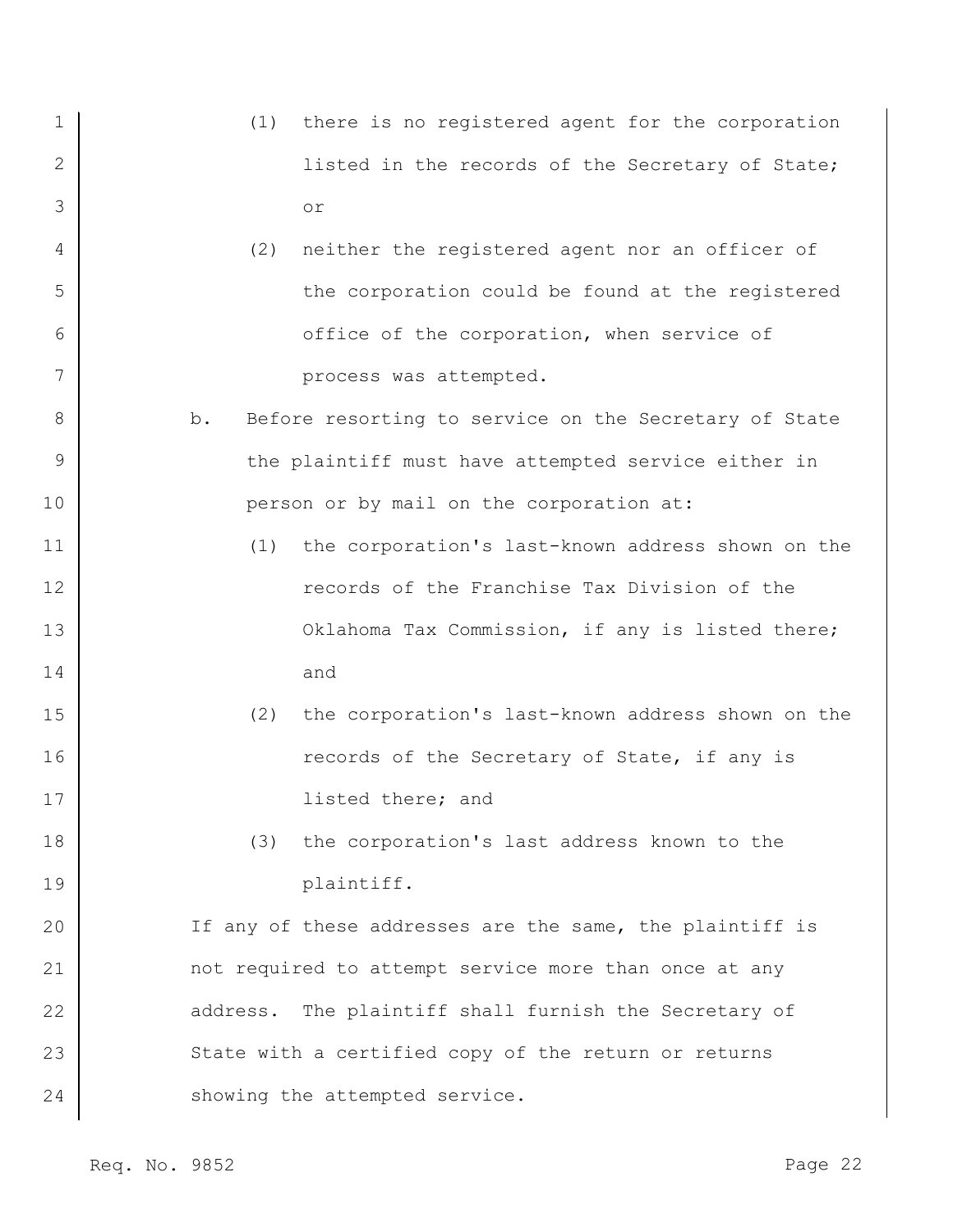1 2 3 4 5 6 7 8 9 10 11 12 13 14 15 16 17 18 19 c. Service on the Secretary of State shall be made by filing two (2) copies of the summons and petition with the Secretary of State, notifying the Secretary of State that service is being made pursuant to the provisions of this paragraph, and paying the Secretary of State the fee prescribed in paragraph 7 of subsection A of Section 1142 of Title 18 of the Oklahoma Statutes, which fee shall be taxed as part of the costs of the action, suit or proceeding if the plaintiff shall prevail therein. If a registered agent for the corporation is listed in the records of the Secretary of State, the plaintiff must also furnish a certified copy of the return showing that service on the registered agent has been attempted either in person or by mail, and that neither the registered agent nor an officer of the corporation could be found at the registered office of the corporation. d. Within three (3) working days after receiving the

20 21 22 23 24 summons and petition, the Secretary of State shall send notice by letter, certified mail, return receipt requested, directed to the corporation at its registered office or the last-known address found in the office of the Secretary of State, or if no address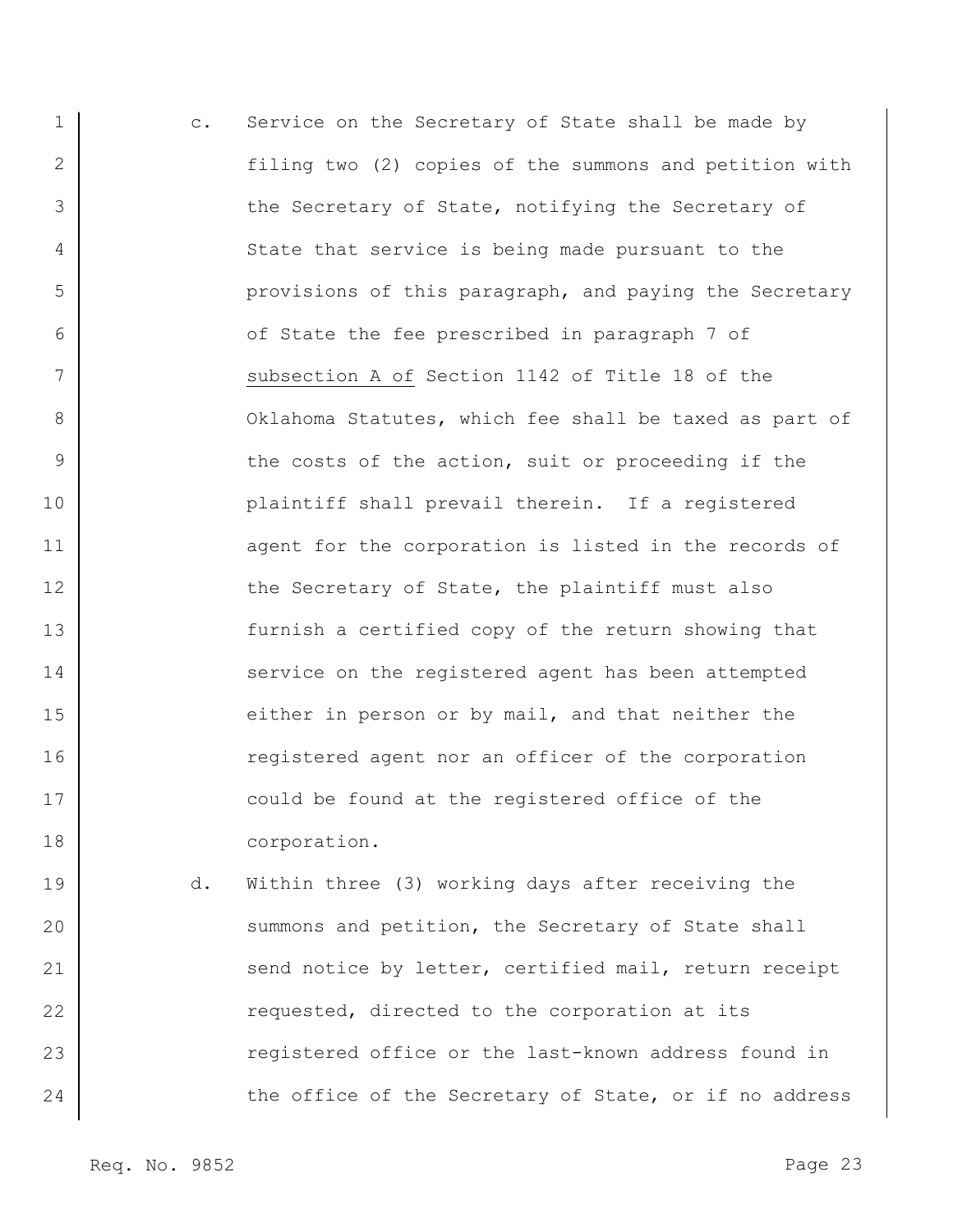is found there, to the corporation's last-known address provided by the plaintiff. The notice shall enclose a copy of the summons and petition and any other papers served upon the Secretary of State. The corporation shall not be required to serve its answer until forty (40) days after service of the summons and petition on the Secretary of State.

8 9 10 11 12 13 14 15 16 17 18 19 20 21 22 23 e. Before entry of a default judgment or order against a corporation that has been served by serving the Secretary of State as its agent under this paragraph, the court shall determine whether the requirements of this paragraph have been satisfied. A default judgment or order against a corporation that has been served only by service on the Secretary of State may be set aside upon motion of the corporation in the manner prescribed in Section 1031.1 of this title, or upon petition of the corporation in the manner prescribed in Section 1033 of this title, if the corporation demonstrates to the court that it had no actual notice of the action in time to appear and make its defense. A petition shall be filed within one (1) year after the corporation has notice of the default judgment or order but in no event more than two (2)

24

1

2

3

4

5

6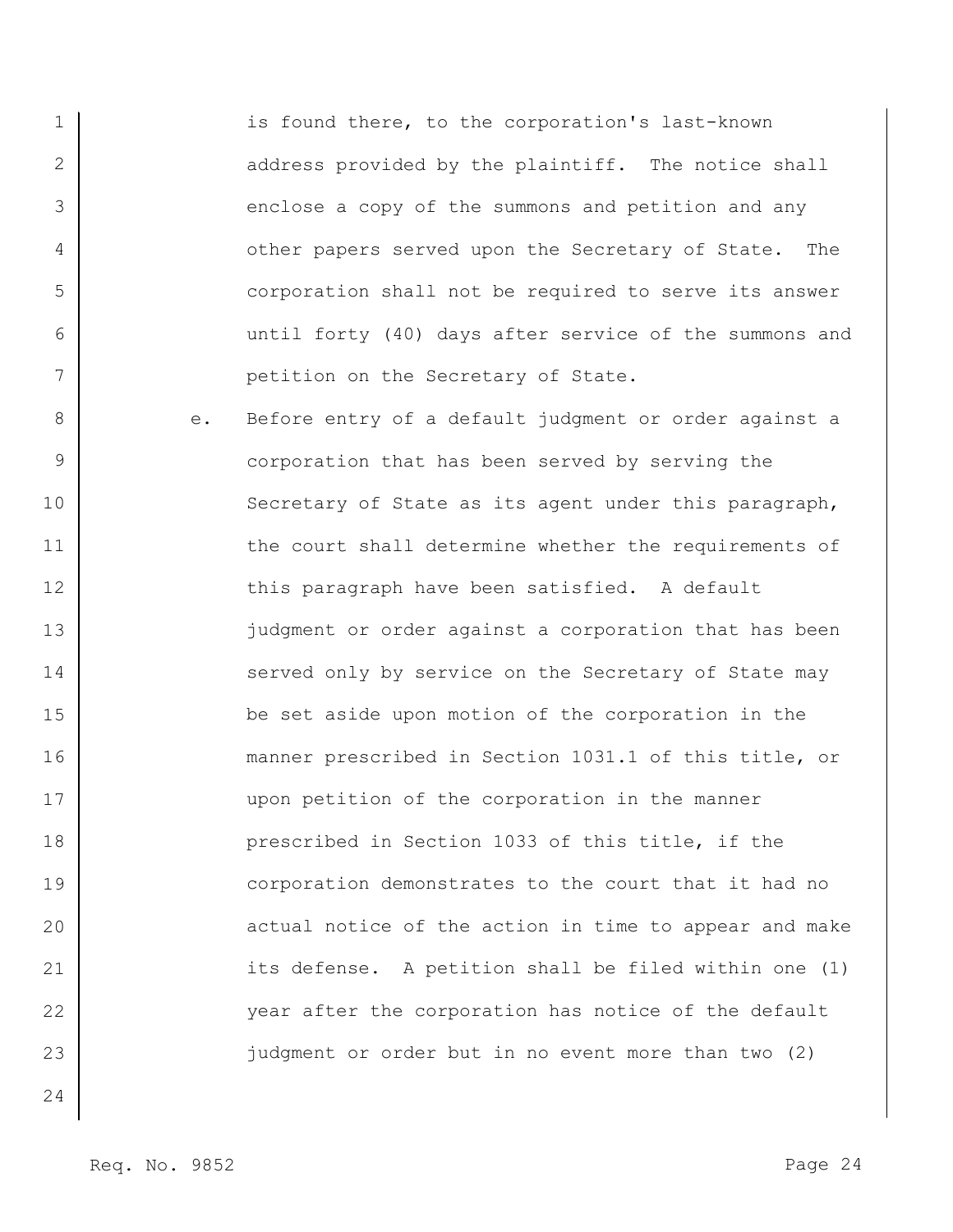years after the filing of the default judgment or order.

- 3 4 5 6 7 8 9 10 11 12 13 f. The Secretary of State shall maintain an alphabetical record of service setting forth the name of the plaintiff and defendant, the title, docket number, and nature of the proceeding in which the process has been served upon the defendant, the fact that service has been effected pursuant to the provisions of this paragraph, the return date thereof, and the date when the service was made. The Secretary of State shall not be required to retain this information for a period longer than five (5) years from receipt of the service of process.
- 14 15 16 g. The provisions of this paragraph shall not apply to a foreign insurance company doing business in this state.

17 18 19 5. SERVICE BY ACKNOWLEDGMENT. An acknowledgment on the back of the summons or the voluntary appearance of a defendant is equivalent to service.

20 21 22 23 6. SERVICE BY OTHER METHODS. If service cannot be made by personal delivery or by mail, a defendant of any class referred to in division (1) or (3) of subparagraph c of paragraph 1 of this subsection may be served as provided by court order in any manner

24

1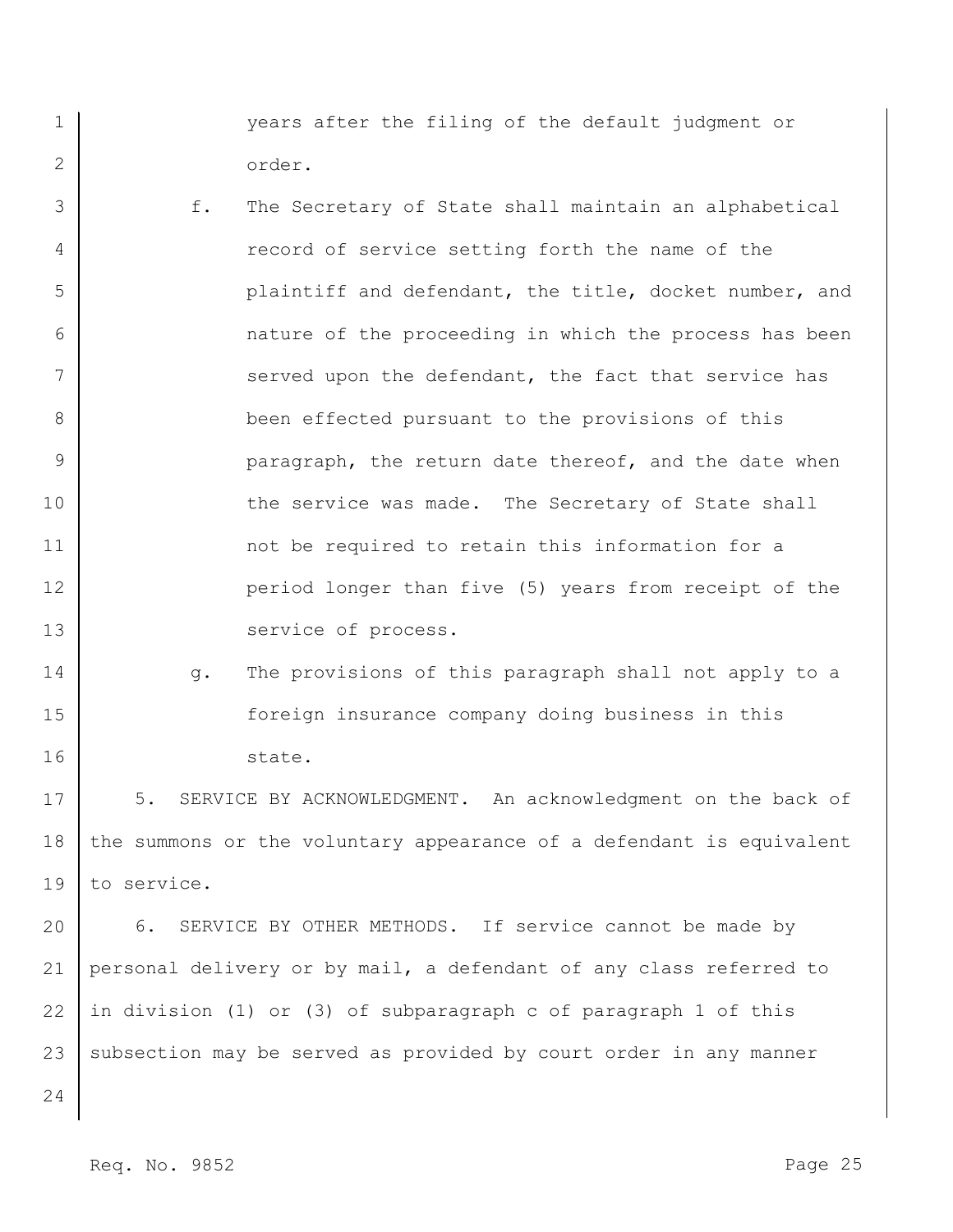1 2 which is reasonably calculated to give the defendant actual notice of the proceedings and an opportunity to be heard.

3 4 5 6 7 7. NO SERVICE BY PRISONER. No prisoner in any jail, Department of Corrections facility, private prison, or parolee or probationer under supervision of the Department of Corrections shall be appointed by any court to serve process on any defendant, party or witness.

8 9 10 11 12 13 14 15 16 17 18 19 D. SUMMONS AND PETITION. The summons and petition shall be served together. The plaintiff shall furnish the person making service with such copies as are necessary. The failure to serve a copy of the petition with the summons is not a ground for dismissal for insufficiency of service of process, but on motion of the party served, the court may extend the time to answer or otherwise plead. If a summons and petition are served by personal delivery, the person serving the summons shall state on the copy that is left with the person served the date that service is made. This provision is not jurisdictional, but if the failure to comply with it prejudices the party served, the court, on motion of the party served, may extend the time to answer or otherwise plead.

20

E. SUMMONS: TERRITORIAL LIMITS OF EFFECTIVE SERVICE.

21 22 23 1. Service of the summons and petition may be made anywhere within this state in the manner provided by subsection C of this section.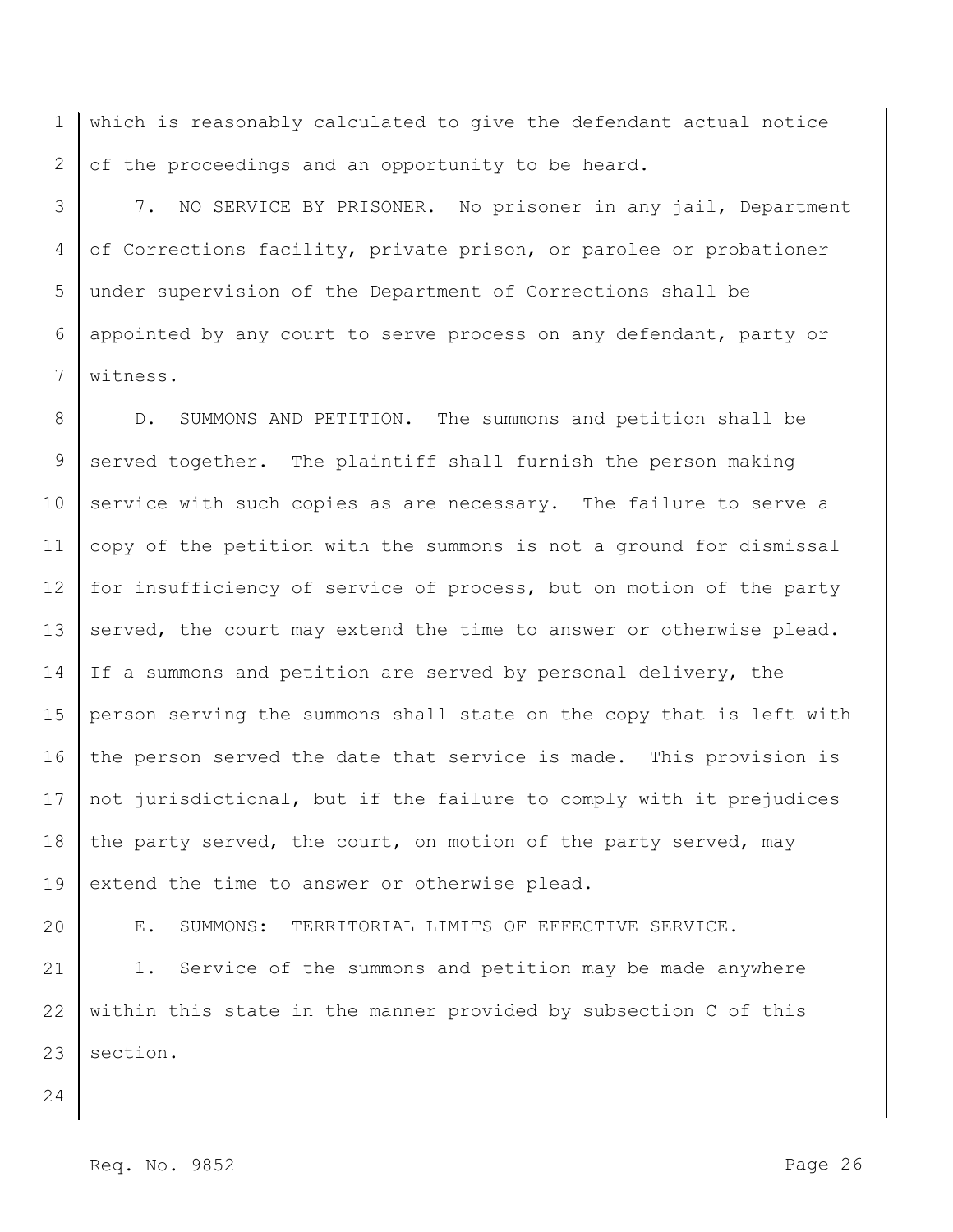| $\mathbf 1$ | 2. When the exercise of jurisdiction is authorized by                   |
|-------------|-------------------------------------------------------------------------|
| 2           | subsection F of this section, service of the summons and petition       |
| 3           | may be made outside this state:                                         |
| 4           | by personal delivery in the manner prescribed for<br>а.                 |
| 5           | service within this state,                                              |
| 6           | in the manner prescribed by the law of the place in<br>b.               |
| 7           | which the service is made for service in that place in                  |
| 8           | an action in any of its courts of general                               |
| 9           | jurisdiction,                                                           |
| 10          | in the manner prescribed by paragraph 2 of subsection<br>$\mathtt{C}$ . |
| 11          | C of this section,                                                      |
| 12          | as directed by the foreign authority in response to a<br>d.             |
| 13          | letter rogatory,                                                        |
| 14          | in the manner prescribed by paragraph 3 of subsection<br>е.             |
| 15          | C of this section only when permitted by subparagraphs                  |
| 16          | a and b of paragraph 3 of subsection C of this                          |
| 17          | section, or                                                             |
| 18          | f.<br>as directed by the court.                                         |
| 19          | Proof of service outside this state may be made in the<br>3.            |
| 20          | manner prescribed by subsection G of this section, the order            |
| 21          | pursuant to which the service is made, or the law of the place in       |
| 22          | which the service is made for proof of service in an action in any      |
| 23          | of its courts of general jurisdiction.                                  |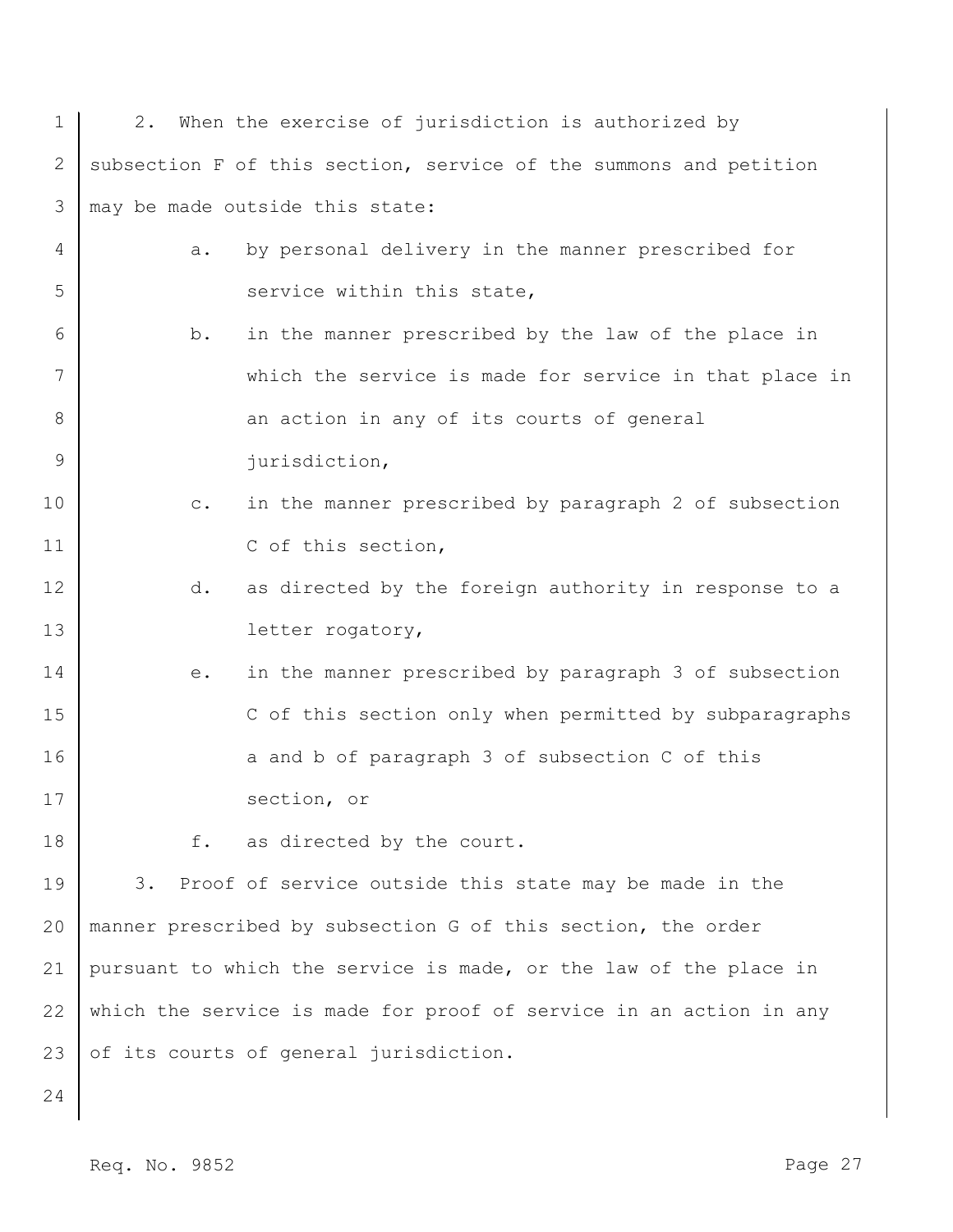1 2 3 4 4. Service outside this state may be made by an individual permitted to make service of process under the law of this state or under the law of the place in which the service is made or who is designated to make service by a court of this state.

5 6 7 8 5. When subsection C of this section requires that in order to effect service one or more designated individuals be served, service outside this state under this section must be made upon the designated individual or individuals.

9 10 11 12 13 14 15 16 6. a. A court of this state may order service upon any person who is domiciled or can be found within this state of any document issued in connection with a proceeding in a tribunal outside this state. The order may be made upon application of any interested person or in response to a letter rogatory issued by a tribunal outside this state and shall direct the manner of service.

17 18 19 b. Service in connection with a proceeding in a tribunal outside this state may be made within this state without an order of court.

20 21 22 c. Service under this paragraph does not, of itself, require the recognition or enforcement of an order, judgment, or decree rendered outside this state.

24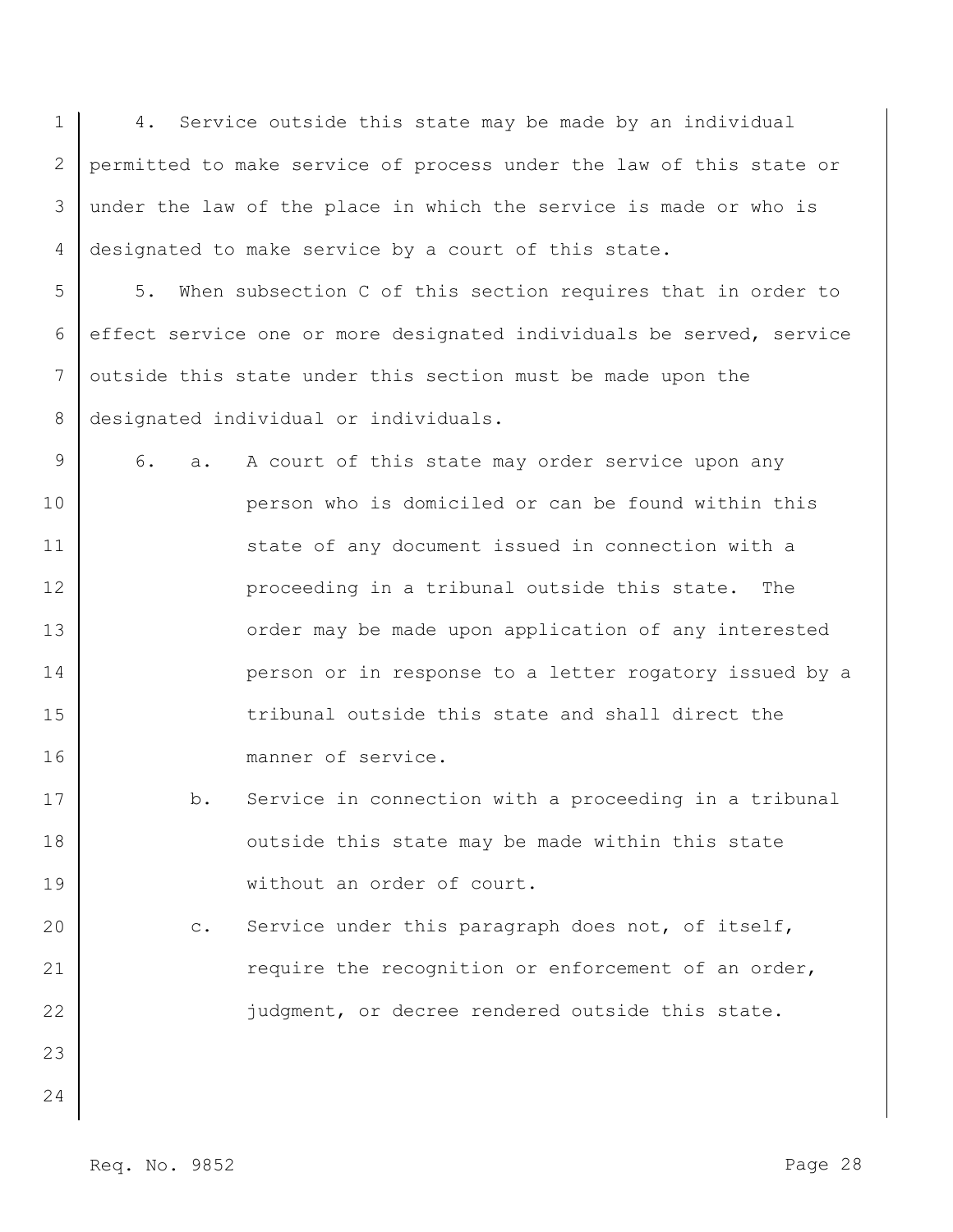1 2 3 F. ASSERTION OF JURISDICTION. A court of this state may exercise jurisdiction on any basis consistent with the Constitution of this state and the Constitution of the United States.

G. RETURN.

4

5 6 7 8 9 1. The person serving the process shall make proof of service thereof to the court promptly and in any event within the time during which the person served must respond to the process, but the failure to make proof of service does not affect the validity of the service.

10 11 12 13 14 15 16 17 18 2. When process has been served by a sheriff or deputy sheriff and return thereof is filed in the office of the court clerk, a copy of the return shall be sent by the court clerk to the plaintiff's attorney within three (3) days after the return is filed. If service is made by a person other than a sheriff, or deputy sheriff, or the licensed process server, that person shall make affidavit thereof. The return shall set forth the county of issuance, the name of the person served and the date, place, and method of service.

19 20 21 22 23 24 3. If service was by mail, the person mailing the summons and petition shall endorse on the copy of the summons or order of the court that is filed in the action the date and place of mailing and the date when service was receipted or service was rejected, and shall attach to the copy of the summons or order a copy of the return receipt or returned envelope, if and when received, showing

## Req. No. 9852 Page 29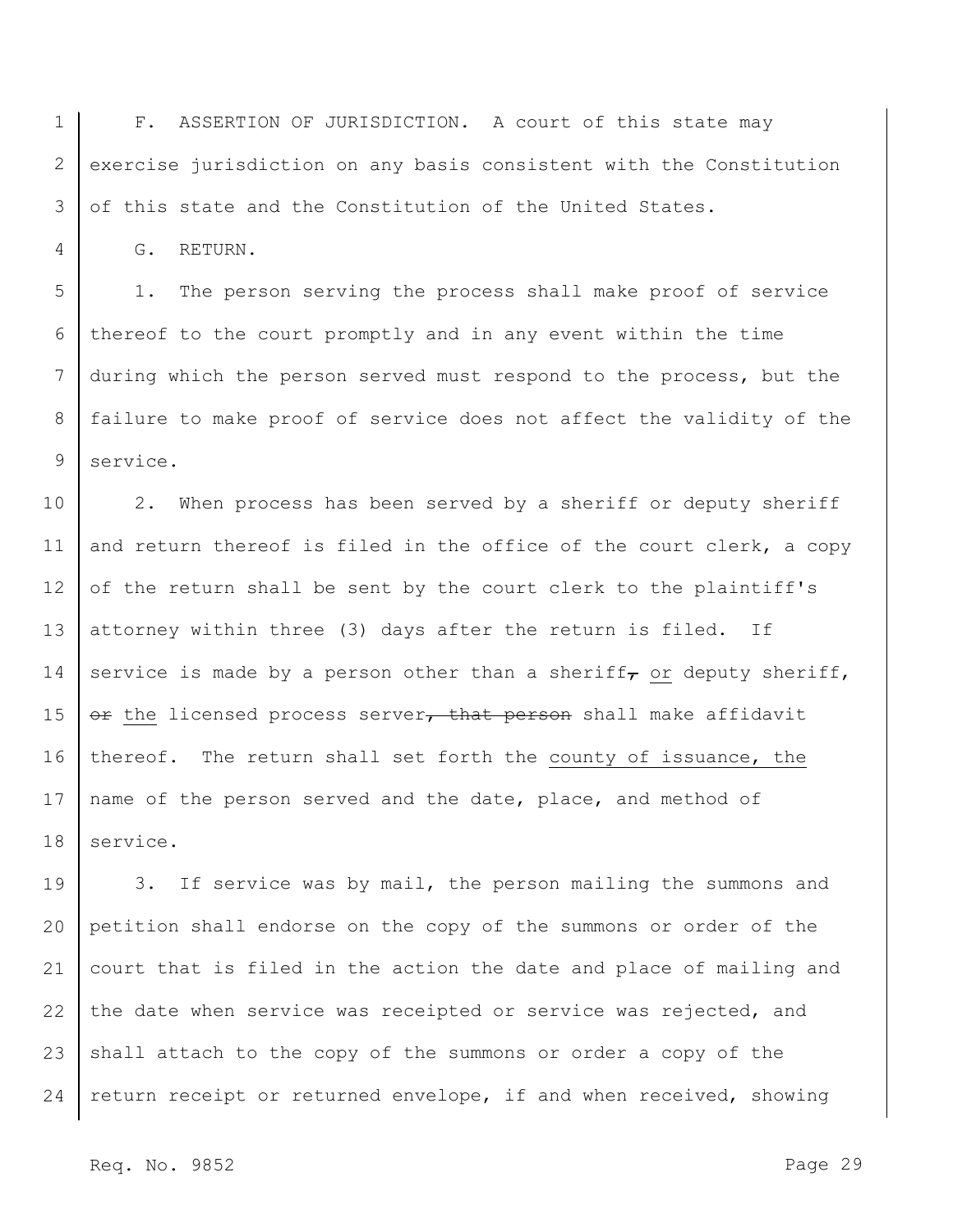1 2 3 4 5 6 7 8 whether the mailing was accepted, refused, or otherwise returned. If the mailing was refused, the return shall also show the date and place of any subsequent mailing pursuant to paragraph 2 of subsection C of this section. When the summons and petition are mailed by the court clerk, the court clerk shall notify the plaintiff's attorney within three (3) days after receipt of the returned card or envelope showing that the card or envelope has been received.

9 10 11 12 13 H. AMENDMENT. At any time in its discretion and upon such terms as it deems just, the court may allow any process or proof of service thereof to be amended, unless it clearly appears that material prejudice would result to the substantial rights of the party against whom the process issued.

14 15 16 17 18 19 20 21 22 23 24 I. SUMMONS: TIME LIMIT FOR SERVICE. If service of process is not made upon a defendant within one hundred eighty (180) days after the filing of the petition and the plaintiff cannot show good cause why such service was not made within that period, the action shall be deemed dismissed as to that defendant without prejudice. The action shall not be dismissed if a summons was served on the defendant within one hundred eighty (180) days after the filing of the petition and a court later holds that the summons or its service was invalid. After a court quashes a summons or its service, a new summons may be served on the defendant within a time specified by the judge. If the new summons is not served within the specified

Req. No. 9852 Page 30